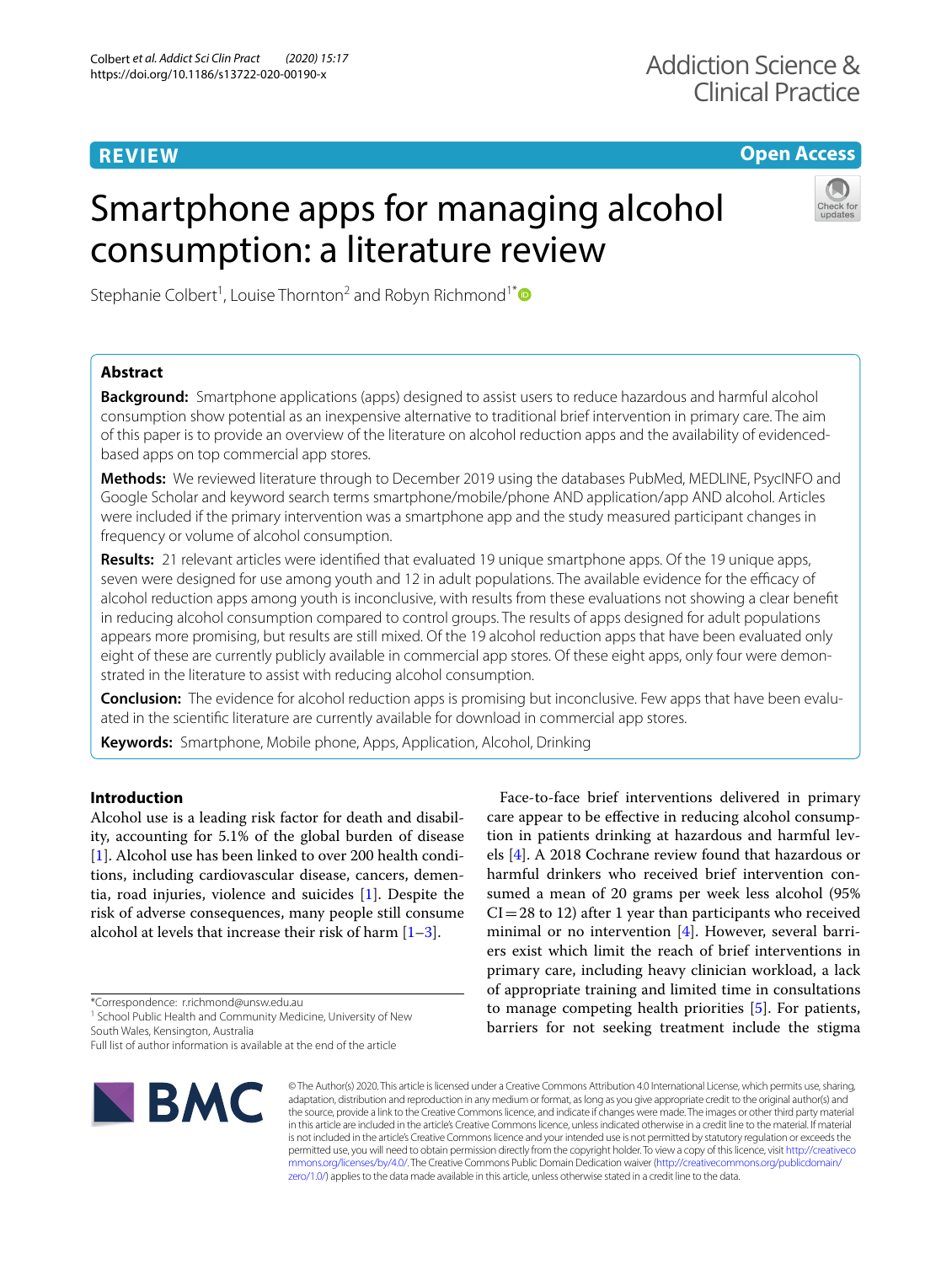associated with substance use disorders, and logistical and fnancial barriers [[6\]](#page-14-4).

The use of digital interventions (e.g. websites and smartphone applications), has the potential to overcome some of the barriers by offering an inexpensive, accessible method to deliver education, support and monitoring through personal devices. There have been several metaanalyses conducted evaluating the efectiveness of digital interventions for reducing alcohol consumption that have consistently found small reductions in the intervention groups compared to controls [\[7–](#page-14-5)[9\]](#page-14-6). A 2017 Cochrane review reported that participants using a digital intervention drank approximately 23 grams of alcohol per week less than controls who received information only or usual care [\[10](#page-14-7)].

In more recent years the focus in digital health has shifted to smartphone apps, with more than 318,000 health apps currently available on top app stores and an estimated 200 new apps being added daily [\[11](#page-14-8)]. Smartphone apps have several advantages over standard websites, including the ability to be used without internet access and the ability to provide a more personalised experience for users with options for customization. With near ubiquitous smartphone ownership in countries such as the United States [[12\]](#page-14-9) and Australia [\[13](#page-14-10)], if efective, these apps have great potential to improve health outcomes.

There are a large number of apps currently available in commercial app stores that are aimed at assisting users to reduce their alcohol intake, however few have been evaluated. The aim of this paper is to provide an overview of the literature on alcohol reduction apps and the availability of evidenced-based apps on top commercial app stores.

## **Method**

We conducted a literature review of English language articles published until 4 December 2019 which evaluated the efficacy or effectiveness of a smartphone app in reducing alcohol consumption. The databases searched were PubMed, MEDLINE, PsycINFO and Google Scholar. Keyword search terms were smartphone/mobile/phone AND application/app AND alcohol. Titles and abstracts of all potentially relevant articles were reviewed for possible inclusion by one author (SC). Articles were included if the primary intervention was a smartphone app (native app not a web-based app) and the study measured participant changes in frequency or volume of alcohol consumption. Reference lists from each article were also examined to identify articles that may have been missed in the initial search.

For each unique app identifed in the papers we searched for its availability in the top two app stores,

Google Play and iTunes in January–February 2020. We searched the United States (US), Canadian, United Kingdom (UK), Irish, Australian and New Zealand (NZ) iTunes and Google Play stores for all apps, plus the iTunes and Google Play stores of the country where the app was developed, e.g. if the app was developed in Sweden we also searched the Swedish iTunes and Google Play stores. If the app could not be found in any Google Play or iTunes stores the corresponding author of the study was emailed to enquire about the app's availability.

## **Results**

The database searches returned 518 results of which 21 were studies evaluating whether use of a smartphone app reduced participants' frequency or volume of alco-hol consumption [[14–](#page-14-11)[34](#page-15-0)]. These 21 articles evaluated 19 unique smartphone apps. Eight of these apps could be found in the iTunes and/or Google Play stores of at least one of the following countries: US, Canada, UK, Ireland, Australia and NZ [\[15](#page-14-12), [19](#page-15-1), [20,](#page-15-2) [22–](#page-15-3)[24](#page-15-4), [26,](#page-15-5) [30,](#page-15-6) [34](#page-15-0)]. For the 11 apps that could not be found, corresponding authors of the papers were emailed and three replied: one confrming the app is no longer available in app stores [[14](#page-14-11), [21\]](#page-15-7), one advising the app had been revised and was available under another name [\[24](#page-15-4)], and one advising that the app had been temporarily taken down to be updated [\[17](#page-14-13)].

Of the 19 unique apps, seven were designed for use among youth  $[14-21]$  $[14-21]$  and 12 in adult populations  $[22-34]$  $[22-34]$ . The results of these studies are summarised in Table [1](#page-2-0).

### **Apps for young people**

The available evidence for the efficacy of alcohol reduction apps among youth is inconclusive, with results from these evaluations not showing a clear beneft in reducing alcohol consumption compared to control groups [[14–](#page-14-11) [21\]](#page-15-7). Randomised control trials (RCTs) were conducted for five of the seven apps  $[14–17, 19, 21]$  $[14–17, 19, 21]$  $[14–17, 19, 21]$  $[14–17, 19, 21]$  $[14–17, 19, 21]$  $[14–17, 19, 21]$  $[14–17, 19, 21]$ , with only two of these fnding any signifcant reductions in alcohol consumption outcomes in intervention compared to control groups [\[16,](#page-14-14) [21](#page-15-7)]. Of the other two app studies, one was a quasi-experimental, pre-post test design without a control group and found a statistically signifcant reduction in the proportion of participants reporting binge drinking after the two-week study period compared to baseline  $(OR = 0.45, 95\% CI = 0.37 - 0.55)$  [\[18\]](#page-14-15). The other, a cluster non-randomized controlled trial, found no statistically signifcant diference in past month alcohol use between the intervention and control groups  $(P=0.014)$  [\[20](#page-15-2)].

## **Apps for adult populations**

Of the 12 apps designed for use in adult populations that have been evaluated, four are aimed at individuals in the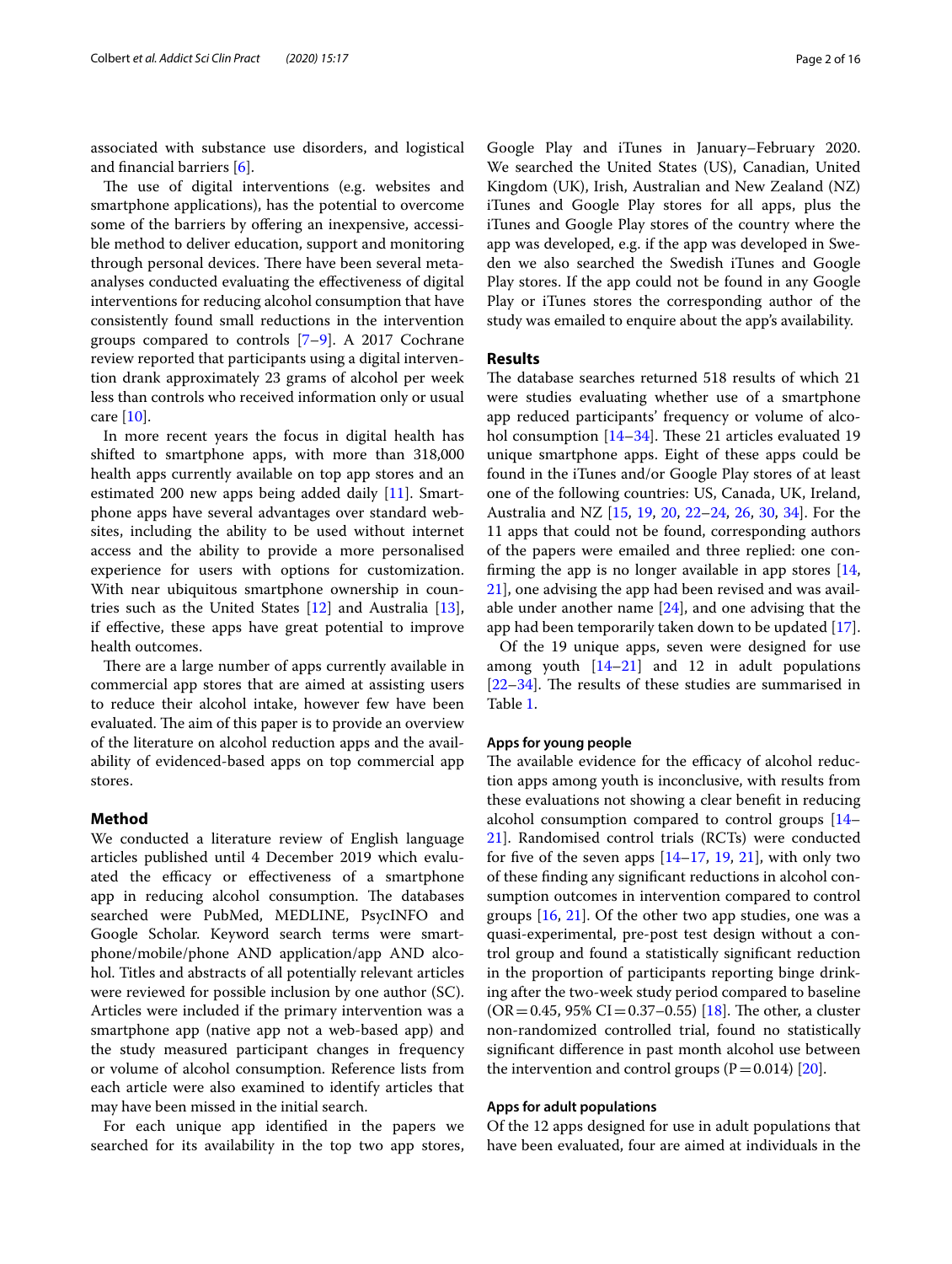<span id="page-2-0"></span>

| Table 1 Alcohol reduction apps evaluated in the peer reviewed literature<br>App name | Target group                                                        | Research methods                                                                                                                                                                                                                                                                                                                                                                                                                                                                                                                                                                                                                                                                                                                                                                                                                                                                                                                                                                                                                                                                     | Results                                                                                                                                                                                                                                                                                                                                                                                                                                                                                                                                                                                                                                    |
|--------------------------------------------------------------------------------------|---------------------------------------------------------------------|--------------------------------------------------------------------------------------------------------------------------------------------------------------------------------------------------------------------------------------------------------------------------------------------------------------------------------------------------------------------------------------------------------------------------------------------------------------------------------------------------------------------------------------------------------------------------------------------------------------------------------------------------------------------------------------------------------------------------------------------------------------------------------------------------------------------------------------------------------------------------------------------------------------------------------------------------------------------------------------------------------------------------------------------------------------------------------------|--------------------------------------------------------------------------------------------------------------------------------------------------------------------------------------------------------------------------------------------------------------------------------------------------------------------------------------------------------------------------------------------------------------------------------------------------------------------------------------------------------------------------------------------------------------------------------------------------------------------------------------------|
| Alcooquizz [22]                                                                      | Individuals in the general population with<br>unhealthy alcohol use | Intervention group: 416 participants offered the<br>calculator, and fact sheets on alcohol use and<br>providing personalised feedback, a self-mon-<br>Control group: 516 participants not offered any<br>Alcooquizz app for download. Alcoquizz app<br>contains five active components, including<br>itoring tool, a designated driver tool, eBAC<br>Participants: 977 participants with unhealthy<br>alcohol use recruited online<br>Study design: Pilot RC<br>-ollow-up: 6 months<br>its consequences<br>intervention                                                                                                                                                                                                                                                                                                                                                                                                                                                                                                                                                              | US, UK, Irish, Canadian and Swiss iTunes stores.<br>Availability: Free to download in Australian, NZ,<br>ence in SD/week at 6 months was significant<br>Unable to find app in any Google Play stores<br>In a per protocol analysis where participants in<br>download the app were excluded the differ-<br>the intervention group who did not actually<br>consumed/week between intervention and<br>control group at 6-months-IRR 0.93 (95% CI<br>No significant difference in reported SD<br>$-$ IRR 0.88 (95%CI = 0.78, 0.99)<br>0.84, 1.03                                                                                               |
| Drink less [23, 34]                                                                  | Individuals in the general population who drink<br>excessively      | living in the UK who downloaded the app in a<br>recruitment of an additional 1914 participants<br>normative feedback, cognitive bias re-training,<br>occurred and all the data were analysed [34].<br>commercial app store and reported drinking<br>Participants were randomly assigned different<br>Study design: 2 <sup>5</sup> Factorial RCT to evaluate the<br>five intervention components (modules) of<br>around alcohol reduction goal setting with<br>components were removed in the minimal<br>Participants: Original trial of 672 participants<br>self-monitoring and feedback, action plan-<br>ntervention: The Drink Less app is centered<br>functionality versions, which acted as the<br>excessively [23]. Subsequently, extended<br>versions of the app with different combi-<br>functionality" of the five modules (active<br>five independent intervention modules:<br>Total sample size was 2586 but only 342<br>nations of either "enhanced" or "minimal<br>(13.2%) completed follow-up.<br>ning, and identity change<br>Follow-up: 4-weeks<br>the app<br>control | iTunes store (free). Unable to find app in iTunes<br>In an additional exploratory analysis, participants<br>stores in other countries, or in any Google Play<br>averaged a greater reduction in SD/week than<br>those not receiving any (21.6 versus 12.1 SDs),<br>components on SD/week (0.22 < BF < 0.83) or<br>receiving four of the enhanced components<br>effects of the enhanced version of individual<br>Availability: Only available for download in UK<br>Results indicated that there are no large main<br>AUDIT score (0.14 < BF < 0.98) compared to<br>but the data were insensitive (BF = 1.42)<br>minimal versions<br>stores |
|                                                                                      |                                                                     |                                                                                                                                                                                                                                                                                                                                                                                                                                                                                                                                                                                                                                                                                                                                                                                                                                                                                                                                                                                                                                                                                      |                                                                                                                                                                                                                                                                                                                                                                                                                                                                                                                                                                                                                                            |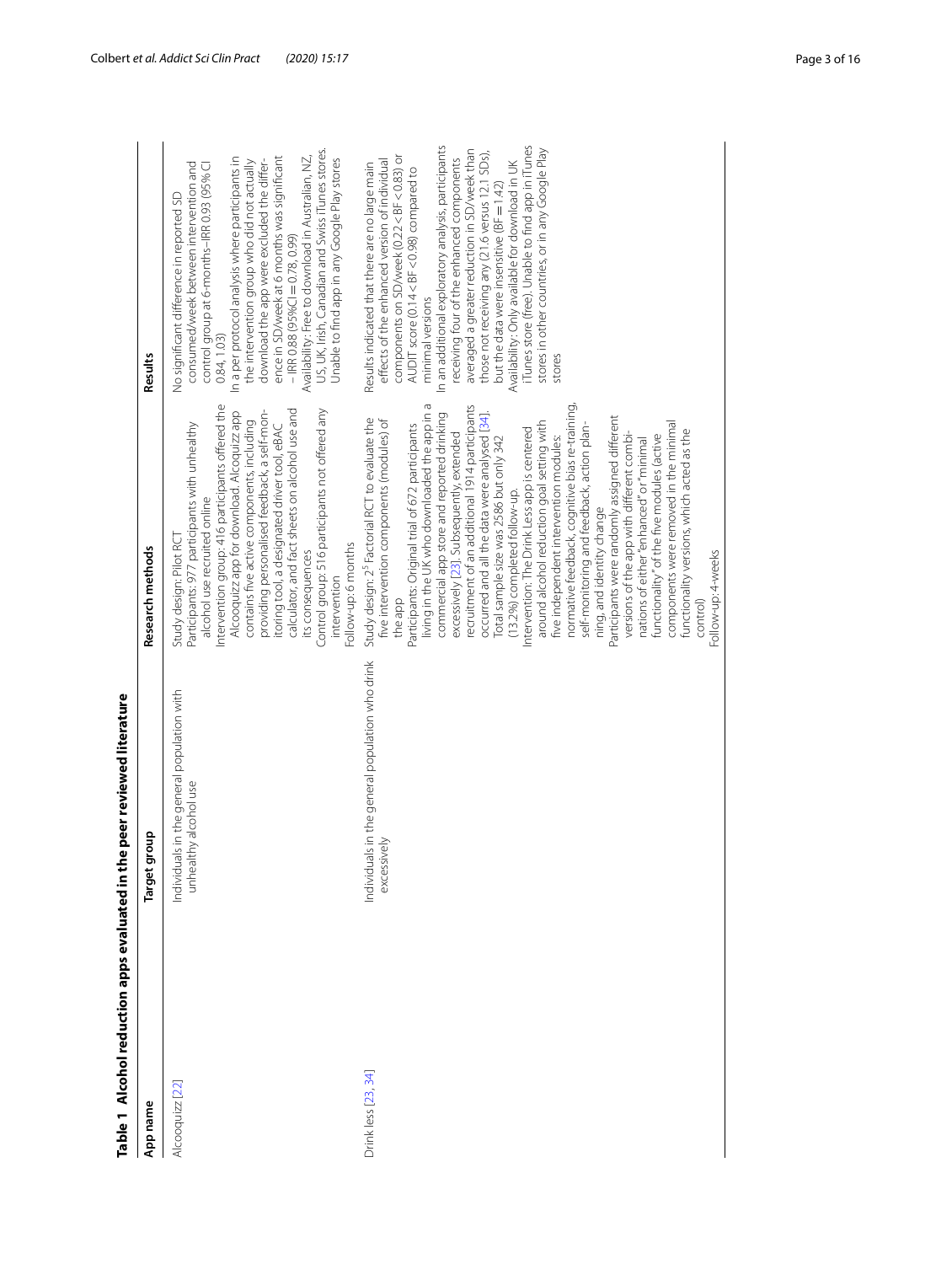| Table 1 (continued) |                                                                                       |                                                                                                                                                                                                                                                                                                                                                                                                                                                                                                                                                                                                                                                                                                                                                                                                                          |                                                                                                                                                                                                                                                                                                                                                                                                                                                                                                                                                                                                                             |
|---------------------|---------------------------------------------------------------------------------------|--------------------------------------------------------------------------------------------------------------------------------------------------------------------------------------------------------------------------------------------------------------------------------------------------------------------------------------------------------------------------------------------------------------------------------------------------------------------------------------------------------------------------------------------------------------------------------------------------------------------------------------------------------------------------------------------------------------------------------------------------------------------------------------------------------------------------|-----------------------------------------------------------------------------------------------------------------------------------------------------------------------------------------------------------------------------------------------------------------------------------------------------------------------------------------------------------------------------------------------------------------------------------------------------------------------------------------------------------------------------------------------------------------------------------------------------------------------------|
| App name            | Target group                                                                          | Research methods                                                                                                                                                                                                                                                                                                                                                                                                                                                                                                                                                                                                                                                                                                                                                                                                         | Results                                                                                                                                                                                                                                                                                                                                                                                                                                                                                                                                                                                                                     |
| Drinkaware [26]     | Individuals in the general population who want<br>to reduce their alcohol consumption | 3-month period analysed. Additional analysis<br>features: calculate units of alcohol and energy<br>goals; define geographical locations that may<br>in drinks and track consumption; information<br>supplied contact details within the app were<br>Qualitative: of the 119,713 users 3491 who had<br>about the impacts of drinking on health; set<br>completed the survey, and of these 21 were<br>be triggers where support may be required<br>sent a feedback survey. 189 of these users<br>ntervention: Drinkaware app has four main<br>Quantitative: Usage data from 119,713 indi-<br>viduals who downloaded the app over a<br>performed on 12-weeks of usage data of<br>Study design: Mixed-methods sequential<br>sub-set of 3401 (2.8%)'engaged users'<br>recruited for in-depth interview.<br>explanatory design | iTunes store (free). Unable to find app in iTunes<br>stores in other countries, or in any Google Play<br>although there was a common preference for<br>occurred in the first week after downloading<br>Availability: Only available for download in UK<br>the app (reduction of 4.9 units after 1 week,<br>tion over time, but almost all of the change<br>Qualitative findings: Mixed feedback received<br>reported a reduction in alcohol consump-<br>Quantitative findings: 'Engaged users' self-<br>P<0.05) then consumption plateaued<br>regarding each individual app feature,<br>more personalised content<br>stores |
| Daybreak [30]       | Individuals in the general population drinking<br>levels<br>at risky                  | controls could also access the coaching so the<br>users to change their relationship with alcohol<br>population who accessed the Daybreak app<br>ntervention: Daybreak program aims to assist<br>due to technical errors there was no control<br>the non-coaching group acting as controls.<br>peer support, behavioural experiments and<br>Study design: Originally designed as RCT but<br>coaching via real-time chat messages, with<br>Participants: 793 participants in the general<br>with four main features: weekly check-ins,<br>and reported AUDIT scores > 7. Half were<br>originally intended to also receive online<br>main analysis comprised all participants<br>However, due to a technical error some<br>Follow-up: 1 month and 3 months<br>health coaching<br>aroup                                     | Reductions in AUDIT-C scores from a mean of 9.1<br>available in iTunes and Google Play stores from<br>iTunes and Google Play stores. 21-day free trial<br>Accessing online coaching was not associated<br>other countries, and at a cost after the trial<br>Availability: Available free on the Australian<br>to 5.8 ( $P < 0.001$ ) at 3-months follow-up<br>with improved outcomes.<br>period                                                                                                                                                                                                                             |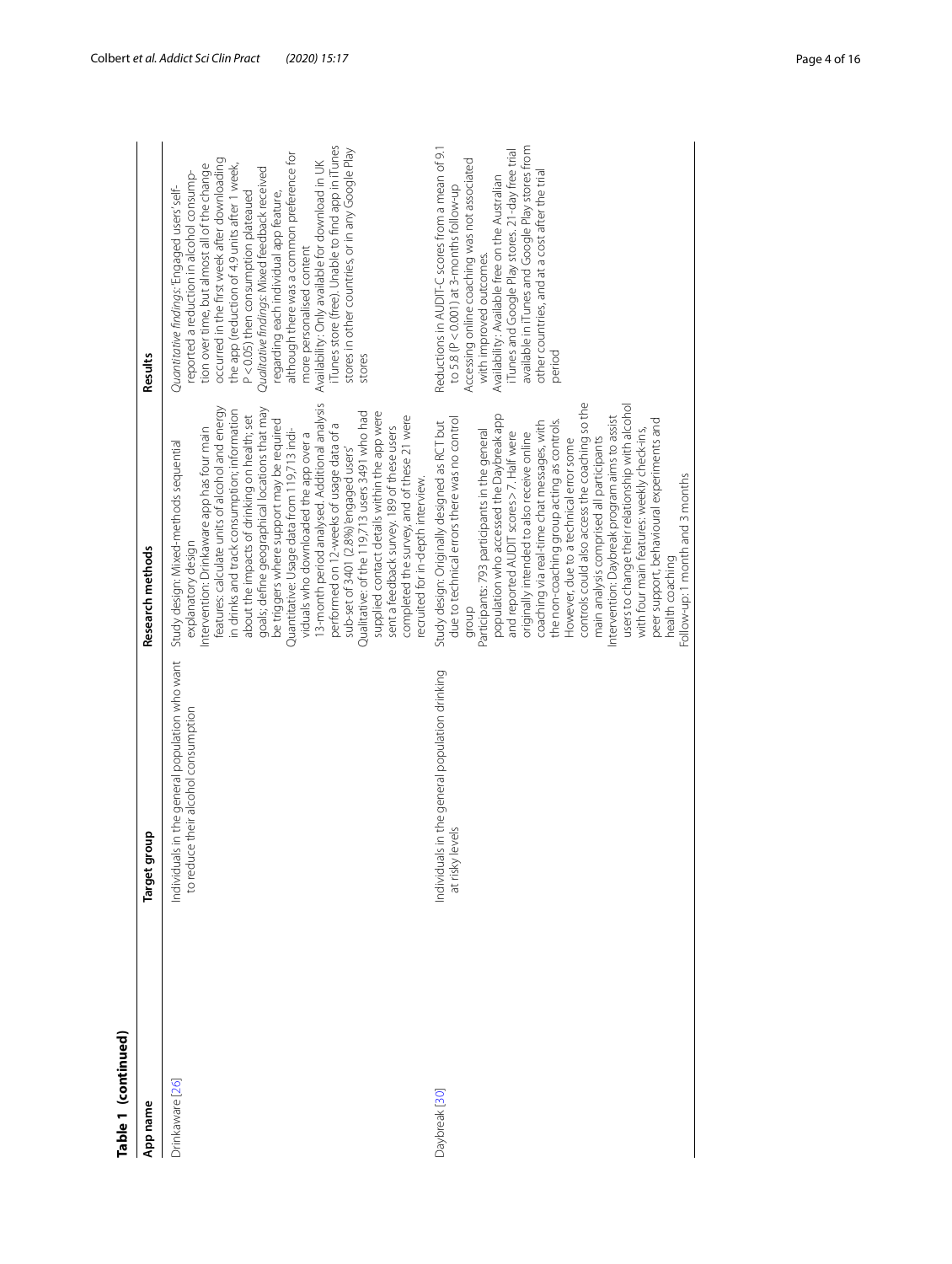| Table 1 (continued)             |                                                                             |                                                                                                                                                                                                                                                                                                                                                                                                                                                                                                                                                                                                                                                                                                                                                                                                                                                                                                                                                                                                                                                                                                                                                                                                                                                    |                                                                                                                                                                                                                                                                                                                                                                                                                                                                                                                                                                                                                                                                                                                                                                                                  |
|---------------------------------|-----------------------------------------------------------------------------|----------------------------------------------------------------------------------------------------------------------------------------------------------------------------------------------------------------------------------------------------------------------------------------------------------------------------------------------------------------------------------------------------------------------------------------------------------------------------------------------------------------------------------------------------------------------------------------------------------------------------------------------------------------------------------------------------------------------------------------------------------------------------------------------------------------------------------------------------------------------------------------------------------------------------------------------------------------------------------------------------------------------------------------------------------------------------------------------------------------------------------------------------------------------------------------------------------------------------------------------------|--------------------------------------------------------------------------------------------------------------------------------------------------------------------------------------------------------------------------------------------------------------------------------------------------------------------------------------------------------------------------------------------------------------------------------------------------------------------------------------------------------------------------------------------------------------------------------------------------------------------------------------------------------------------------------------------------------------------------------------------------------------------------------------------------|
| App name                        | Target group                                                                | Research methods                                                                                                                                                                                                                                                                                                                                                                                                                                                                                                                                                                                                                                                                                                                                                                                                                                                                                                                                                                                                                                                                                                                                                                                                                                   | Results                                                                                                                                                                                                                                                                                                                                                                                                                                                                                                                                                                                                                                                                                                                                                                                          |
| Self-Record (Jibun Kiroku) [31] | Full-time workers experiencing mild to moder-<br>ate psychological distress | Study design: Non-randomised pilot study with htention-to-treat analysis alcohol outcomes:<br>aged 20-59 years who were experiencing mild<br>improve psychological distress, not to reduce<br>monitoring smartphone apps. Recruited by a<br>measuring changes in psychological distress.<br>awareness of negative thoughts, daily activi-<br>baseline and follow-up surveys, nothing else<br>alcohol consumption. However, the authors<br>agree to use the Self Record app. Given only<br>ties, and daily mood, and provides psychoe-<br>Psychological Distress Scale score between<br>agreeing to use to the Self Record app. The<br>5 and 12), who indicated an interest in self-<br>to moderate psychological distress (Kessler<br>expected that a reduction in psychological<br>distress would lead to reduction in alcohol<br>Control group: 251 participants who did not<br>Self Record app was designed primarily to<br>consumption so tested this, in addition to<br>Participants: 557 Japanese full-time workers<br>self-selected to the intervention group by<br>The app focuses on self-monitoring and<br>Intervention group: 306 participants who<br>research and marketing company<br>Follow-up: 4 weeks<br>control group<br>ducation | reported significantly increased typical drinking<br>Participants in the intervention group reported<br>excluding participants who discontinued using<br>results still showed that the intervention group<br>the app after the first day (65% of intervention<br>trols over the study period. The effect size was<br>heavy drinking (n <sup>2</sup> = 0.001) compared to con-<br>a validity check item (65% of all participants),<br>Availability: Unable to find app in any iTunes or<br>group) and those who incorrectly answered<br>$(n^2 = 0.005)$ , and heavy drinking $(n^2 = 0.007)$<br>increased typical drinking (n <sup>2</sup> = 0.009) and<br>Per-protocol analysis alcohol outcomes: After<br>compared to those in the control group<br>small but significant<br>Google Play stores |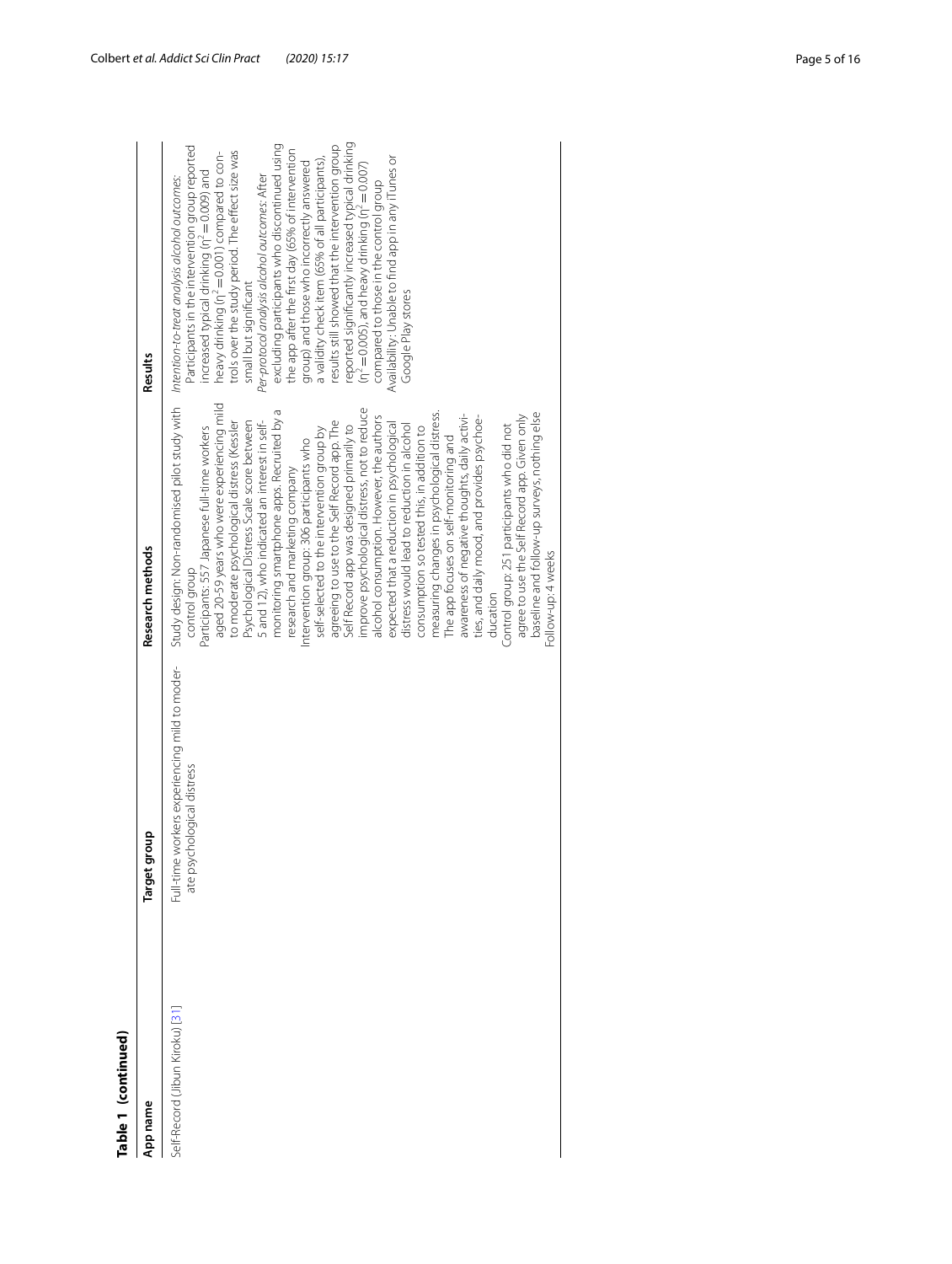| Table 1 (continued)                                                                                           |                                                                                                                 |                                                                                                                                                                                                                                                                                                                                                                                                                                                                                                                                                                                                                                                                                                                                                                                                                                                                                                                                                                                                                                                                                                                                                      |                                                                                                                                                                                                                                                                                                                                                                                                                                                                                                                                                                    |
|---------------------------------------------------------------------------------------------------------------|-----------------------------------------------------------------------------------------------------------------|------------------------------------------------------------------------------------------------------------------------------------------------------------------------------------------------------------------------------------------------------------------------------------------------------------------------------------------------------------------------------------------------------------------------------------------------------------------------------------------------------------------------------------------------------------------------------------------------------------------------------------------------------------------------------------------------------------------------------------------------------------------------------------------------------------------------------------------------------------------------------------------------------------------------------------------------------------------------------------------------------------------------------------------------------------------------------------------------------------------------------------------------------|--------------------------------------------------------------------------------------------------------------------------------------------------------------------------------------------------------------------------------------------------------------------------------------------------------------------------------------------------------------------------------------------------------------------------------------------------------------------------------------------------------------------------------------------------------------------|
| App name                                                                                                      | Target group                                                                                                    | Research methods                                                                                                                                                                                                                                                                                                                                                                                                                                                                                                                                                                                                                                                                                                                                                                                                                                                                                                                                                                                                                                                                                                                                     | Results                                                                                                                                                                                                                                                                                                                                                                                                                                                                                                                                                            |
| Cue exposure therapy (CET) [32]                                                                               | Designed as aftercare for individuals who have<br>recently completed an outpatient alcohol<br>treatment program | vidual session 8 weeks after the completion of<br>aftercare as usual, which included 1 x 1 h indi-<br>tise when exposed to cues to induce cravings<br>mated mobile phone app. The app contained<br>CET therapy group: 54 participants randomised<br>CET app group: 54 participants randomised to<br>receive then CET app, which is based on the<br>Study design: Investigator-blinded parallel RCT<br>CET with USCS aims to teach coping skills to<br>treatment clinic in Denmark. Aimed to com-<br>a therapist for 4 x 2 h sessions over 8 weeks.<br>reduce cravings, which individuals the prac-<br>alcohol exposure videos which imitated ses-<br>USCS therapy, transformed into a fully auto-<br>at the end of a 3-month primary treatment<br>specific coping skills (USCS), conducted by<br>same treatment principles as the CET with<br>Participants: 164 participants were recruited<br>program for AUD at an outpatient alcohol<br>to receive group CET therapy with urge-<br>Control group: 56 participants received<br>pare aftercare treatment approaches<br>Follow-up: 2 and 6 months<br>the treatment program<br>sions with a therapist | and CET app group) compared with the control<br>group on alcohol consumption outcomes over<br>app did not increase the effectiveness of usual<br>Similarly, no differences were found when com-<br>Therefore, CET with USCS delivered as aftercare<br>No significant differences were found between<br>Availability: Unable to find app in any iTunes or<br>the intervention groups (CET therapy group<br>either via group sessions or a mobile phone<br>paring CET therapy and CET app groups<br>aftercare for individuals with AUD<br>Google Play stores<br>time |
| Acronym of Spanish words = Innovative Sup-<br>port to the Alcohol Dependent Patient<br>SIDEAL <sub>[27]</sub> | Individuals with alcohol dependence being<br>an outpatient setting<br>treated in                                | alcohol dependence; questionnaires (address-<br>Study design: Pilot study with no control group.<br>medical information and psychoeducation on<br>reminder system for treatment appointments;<br>macological adherence register; calendar and<br>Aimed to assess the app's usability and effi-<br>Participants: 24 participants being treated for<br>functionalities: consumption register; phar-<br>SIDEAL app was developed with MI as its<br>SIDEAL app plus treatment as usual. The<br>Intervention: All participants received the<br>theoretical foundation and has six main<br>cacy at reducing alcohol consumption<br>ing cravings, progress etc.); feedback<br>alcohol dependence as outpatients<br>Follow-up: 6-week trial                                                                                                                                                                                                                                                                                                                                                                                                                  | study period (P<0.001). SD consumed/day also<br>Reported BD days reduced from 25.5 days in the<br>Availability: Unable to find app in any iTunes or<br>6-weeks prior to 5.8 days during the 6-week<br>reduced from 6.5 to 1.9 SD/day (P<0.001)<br>Google Play stores                                                                                                                                                                                                                                                                                               |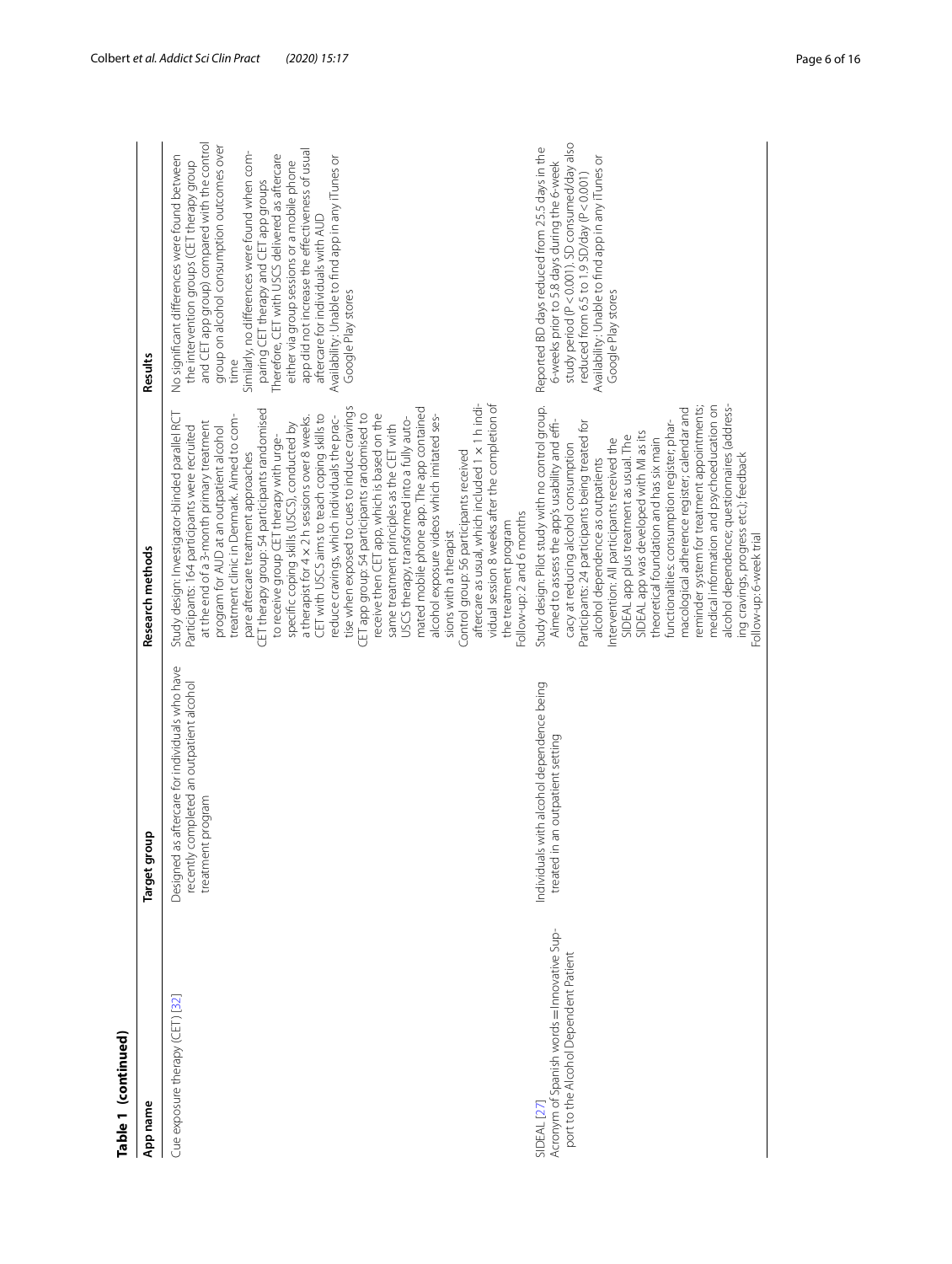| i |  |
|---|--|

| Table 1 (continued)                                                             |                                                                                 |                                                                                                                                                                                                                                                                                                                                                                                                                                                                                                                                                                                                                                                                                                                                                                                                                                                                                                                                          |                                                                                                                                                                                                                                                                                                                                                                                                                                                                                                                                                                                                                                                         |
|---------------------------------------------------------------------------------|---------------------------------------------------------------------------------|------------------------------------------------------------------------------------------------------------------------------------------------------------------------------------------------------------------------------------------------------------------------------------------------------------------------------------------------------------------------------------------------------------------------------------------------------------------------------------------------------------------------------------------------------------------------------------------------------------------------------------------------------------------------------------------------------------------------------------------------------------------------------------------------------------------------------------------------------------------------------------------------------------------------------------------|---------------------------------------------------------------------------------------------------------------------------------------------------------------------------------------------------------------------------------------------------------------------------------------------------------------------------------------------------------------------------------------------------------------------------------------------------------------------------------------------------------------------------------------------------------------------------------------------------------------------------------------------------------|
| App name                                                                        | qno<br>Target gl                                                                | Research methods                                                                                                                                                                                                                                                                                                                                                                                                                                                                                                                                                                                                                                                                                                                                                                                                                                                                                                                         | Results                                                                                                                                                                                                                                                                                                                                                                                                                                                                                                                                                                                                                                                 |
| A-CHESS Addiction-Comprehensive Health<br>Enhancement Support System [25]       | to improve continuing care in adults<br>with alcohol use disorders<br>Designed  | Intervention group: 170 participants given treat-<br>A-CHESS app installed for 8-months, followed<br>improve its users' competence, social related-<br>dential care given treatment as usual only for<br>by a 4-month period with treatment as usual<br>basis in self-determination theory, aiming to<br>tial care who met criteria for DSM-IV alcohol<br>Participants: 349 participants leaving residen-<br>dependence when they entered residential<br>ment as usual plus a smartphone with the<br>Control group: 179 participants leaving resi-<br>only. The A-CHESS app has its theoretical<br>Follow-up: 4, 8 and 12 months<br>Study design: Unmasked RC<br>ness, and motivation<br>12 months<br>treatment                                                                                                                                                                                                                          | in the intervention group compared to control<br>more likely than controls to report abstinence<br>Participants in the intervention group were also<br>Availability: Available to download in Australian,<br>consumed in under 2 h) on average reported<br>Jnable to find app in any Google Play stores<br>NZ, US, UK, Irish, Canadian and Swiss iTunes<br>when > 4 SD for men and > 3 SD for women<br>significantly fewer risky drinking days (days<br>stores but a provider code/login is needed.<br>Across the 3 follow-up periods there were<br>$(1.39 \text{ vs } 2.75 \text{ days/morth}, P = 0.003)$<br>at all 3 follow-up points ( $P = 0.03$ ) |
| CASA-CHESS (A-CHESS translated and adapted<br>for Latinx Spanish-speakers) [33] | to improve continuing care in adults<br>with alcohol use disorders.<br>Designed | $-$ > 4 months (n = 58) or < 4 months (n = 21) $-$<br>and compared the outcomes in their analysis<br>equipped with the CASA-CHESS app installed<br>treatment program in the north eastern USA.<br>Study design: Single group pre-post study. No<br>Intervention: All participants were given treat-<br>Participants: 79 Spanish-speaking participants<br>developed by adapting A-CHESS (described<br>ment as usual plus an Android smartphone<br>leaving a residential alcohol and other drug<br>relevant for Latinx Spanish-speaking adults<br>care) was compared to 6 month follow-up<br>Follow-up: Baseline data (leaving residential<br>subgroups for the analysis based on how<br>in recovery for alcohol or other drug use<br>Authors separated participants into two<br>long they used the CASA-CHESS app for<br>for 8-months. The CASA-CHESS app was<br>above) to be linguistically and culturally<br>control group<br>disorders | analyses examining between subject effects for<br>the >4 months and <4 months subgroups also<br>found no significant difference in alcohol use<br>Availability: Unable to find app in any iTunes or<br>or between baseline and 6 months for either<br>Alcohol-related outcomes: Alcohol use did not<br>6 months for the overall sample ( $P = 0.219$ )<br>and < 4 months $P = -1$ . Logistic regression<br>differ significantly between baseline and<br>of the subgroups ( $>4$ months, $P = 0.625$<br>between the groups<br>Google Play stores                                                                                                         |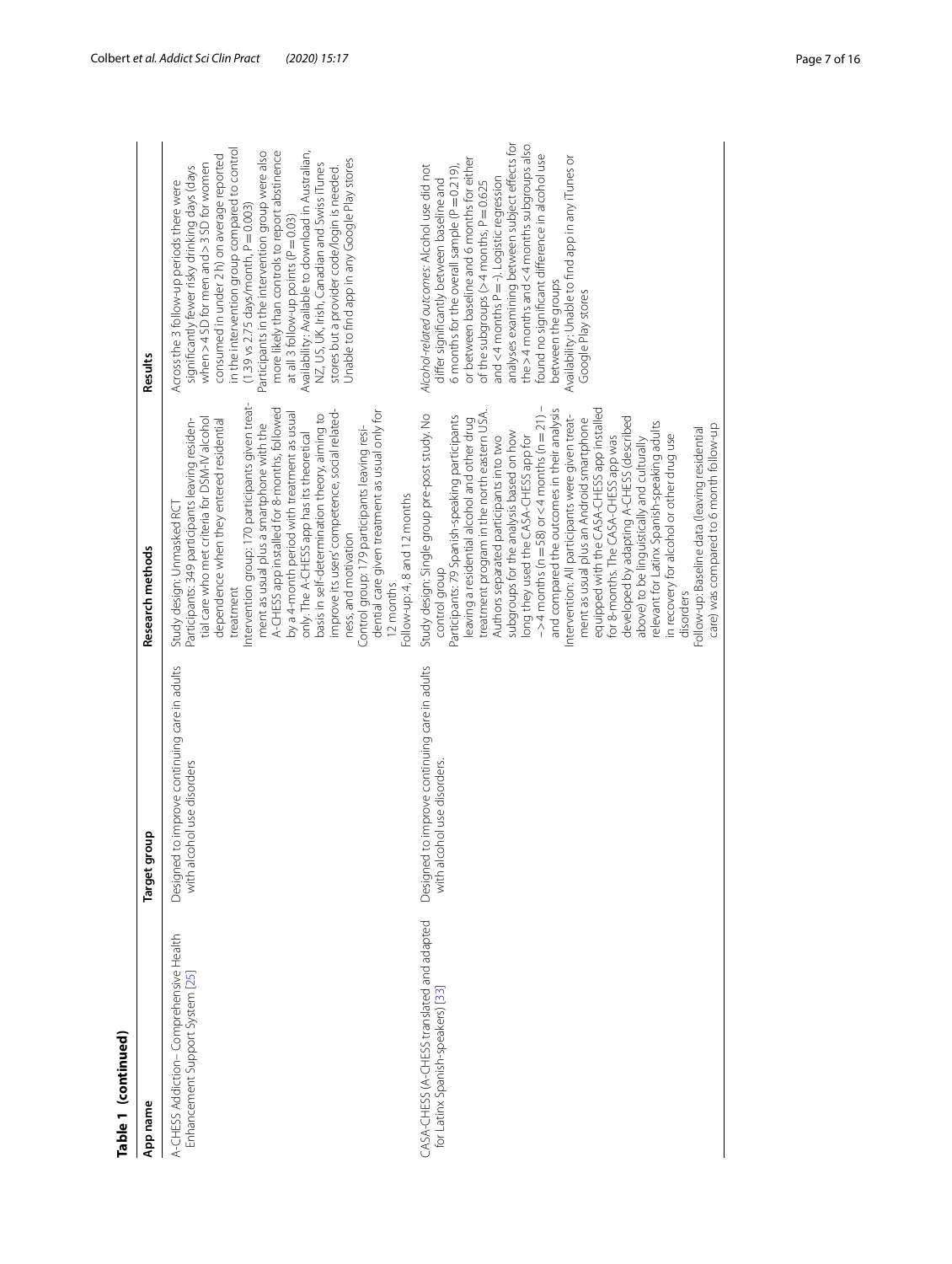| Table 1 (continued)                                                                    |                                                                                     |                                                                                                                                                                                                                                                                                                                                                                                                                                                                                                                                                                                                                                                                                                                                                                                                                        |                                                                                                                                                                                                                                                                                                                                                                                                                                                                                                                                                                                                                                                     |
|----------------------------------------------------------------------------------------|-------------------------------------------------------------------------------------|------------------------------------------------------------------------------------------------------------------------------------------------------------------------------------------------------------------------------------------------------------------------------------------------------------------------------------------------------------------------------------------------------------------------------------------------------------------------------------------------------------------------------------------------------------------------------------------------------------------------------------------------------------------------------------------------------------------------------------------------------------------------------------------------------------------------|-----------------------------------------------------------------------------------------------------------------------------------------------------------------------------------------------------------------------------------------------------------------------------------------------------------------------------------------------------------------------------------------------------------------------------------------------------------------------------------------------------------------------------------------------------------------------------------------------------------------------------------------------------|
| App name                                                                               | qnoul<br>Target g                                                                   | Research methods                                                                                                                                                                                                                                                                                                                                                                                                                                                                                                                                                                                                                                                                                                                                                                                                       | Results                                                                                                                                                                                                                                                                                                                                                                                                                                                                                                                                                                                                                                             |
| SoberDiary [28]                                                                        | Individuals recovering from alcohol depend-<br>ence undergoing outpatient treatment | ntervention: All participants given the SoberDi-<br>ary system, which consists of an app coupled<br>ent (HA) and 19 as less adherent (LA), accord-<br>on progress; a self-fulfilment guide; and skills<br>outpatient program for alcohol dependence<br>9 participants were classified as highly adher-<br>Study design: Hybrid effectiveness-implemen-<br>enhancement (managing cravings, high-risk<br>throughout the study period. These groups<br>the BrAC. The app contains four functional<br>to a bluetooth breathalyser that measures<br>modules: alcohol use detection; feedback<br>ing their total usage of SoberDiary system<br>Participants: 38 participants undergoing an<br>-ollow-up: Followed-up at 1, 2, 4, 8, and<br>were compared<br>situations etc.)<br>tation design<br>12 weeks                    | associated with better outcomes in some of the<br>drinking days/week and SD consumed/week, a<br>higher cumulative number of abstinence days<br>and a higher abstinence rate compared to the<br>number of drinks per drinking day or the time<br>LA group. No significant differences observed<br>Availability: Unable to find app in any iTunes or<br>in the number of heavy drinking days/week,<br>HA participants recorded significantly fewer<br>Better compliance in the using the app was<br>measured drinking outcomes<br>Google Play stores<br>to relapse                                                                                    |
| BMI-A (Location-Based Monitoring and Inter-<br>vention for Alcohol Use Disorders) [24] | Developed for use in people with alcohol use<br>disorder                            | responding practical tools, including modules<br>health consequences of alcohol consumption<br>Study design: Pilot study (not randomised) with<br>single Internet-based brief motivational inter-<br>motivated to change their drinking recruited<br>ntervention group: 31 participants were given<br>criteria for an alcohol use disorder and were<br>using flyers, radio and newspaper advertise-<br>vention, plus an information booklet on the<br>Participants: 60 participants who met DSM-V<br>the LBMI-A app. The app consists of seven<br>feedback, and improving problem-solving<br>psychoeducation modules each with cor-<br>Comparison group: 29 participants given a<br>aimed at managing cravings, providing<br>intervention and control group<br>and drink refusal skills<br>-ollow-up: 6-weeks<br>ments | stores. Unable to find Step Away app in Google<br>Only the LBMI-A group experienced a statistically<br>decreases in SD/week and heavy drinking days<br>significant increase in percent days abstinent<br>Step Away can be accessed through the Aus-<br>tralian, NZ, US, UK, Irish and Canadian iTunes<br>available in any iTunes or Google Play stores,<br>over the 6-weeks (P < 0.001) the comparison<br>however, a revised version of the app called<br>Both groups reported statistically significant<br>at 6-weeks compared to baseline figures<br>Availability: The original LBMI-A app is not<br>group did not ( $P = 0.324$ )<br>Play stores |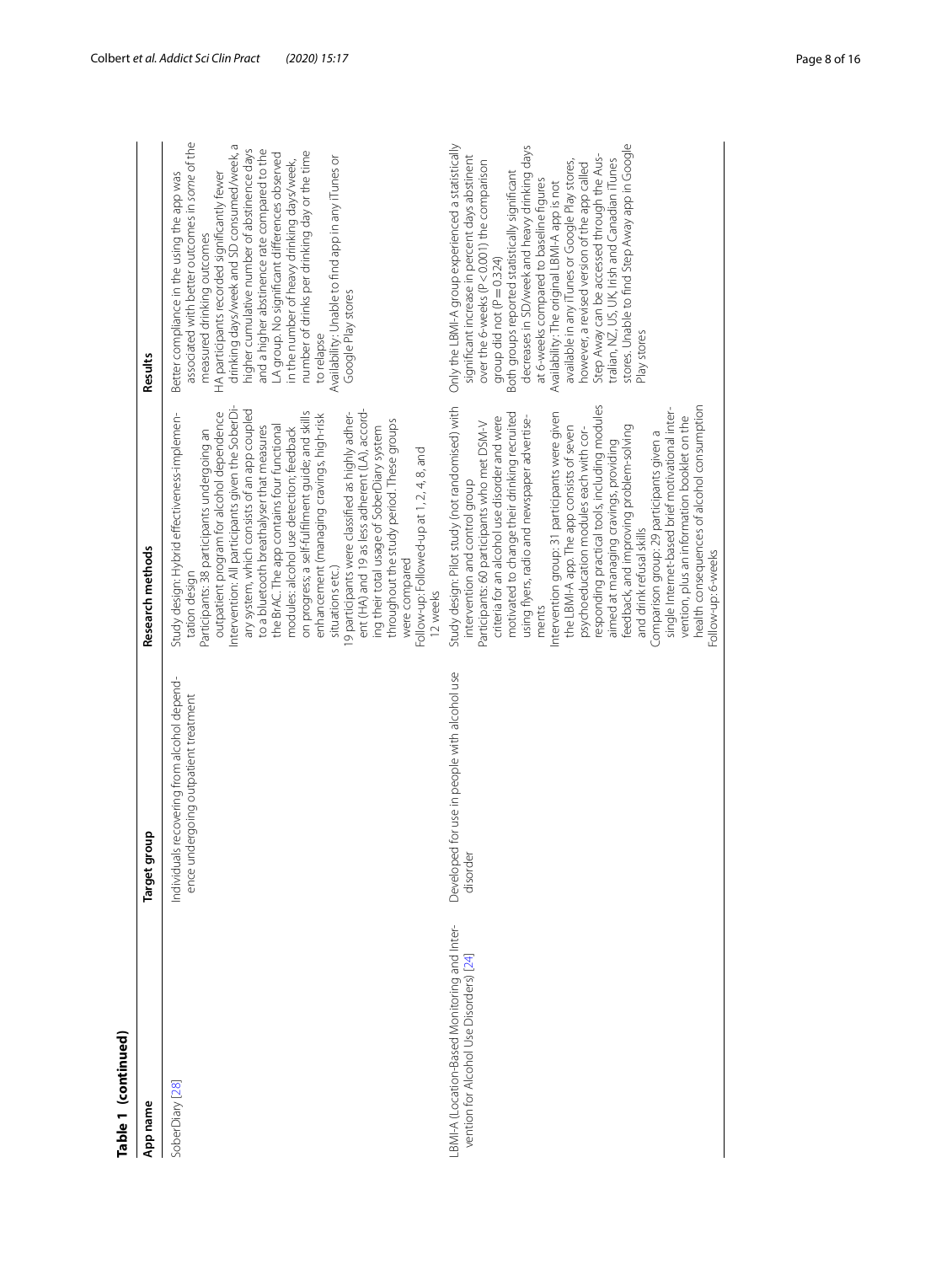| Table 1 (continued)  |                                                                                  |                                                                                                                                                                                                                                                                                                                                                                                                                                                                                                                                                                                                                                                                                                                                                                                                                                           |                                                                                                                                                                                                                                                                                                                                                                                                                                                                                                                                                                |
|----------------------|----------------------------------------------------------------------------------|-------------------------------------------------------------------------------------------------------------------------------------------------------------------------------------------------------------------------------------------------------------------------------------------------------------------------------------------------------------------------------------------------------------------------------------------------------------------------------------------------------------------------------------------------------------------------------------------------------------------------------------------------------------------------------------------------------------------------------------------------------------------------------------------------------------------------------------------|----------------------------------------------------------------------------------------------------------------------------------------------------------------------------------------------------------------------------------------------------------------------------------------------------------------------------------------------------------------------------------------------------------------------------------------------------------------------------------------------------------------------------------------------------------------|
| App name             | Target group                                                                     | Research methods                                                                                                                                                                                                                                                                                                                                                                                                                                                                                                                                                                                                                                                                                                                                                                                                                          | Results                                                                                                                                                                                                                                                                                                                                                                                                                                                                                                                                                        |
| HealthCall-S [29]    | ed for use by alcohol dependent indi-<br>viduals living with HIV<br>Develop      | HealthCall-S app is an adaption of a previously<br>(HealthCall-IVR). HealthCall is based on 3 main<br>and binge drank at least once in the previous<br>30 days, recruited via ads in newspapers and<br>MI + HealthCall-S app at baseline, then brief<br>who had used non-injecting drugs $\geq$ 4 days<br>baseline and brief booster session at 30 and<br>trialled interactive voice response resource<br>aspects: self-monitoring, positive reinforce-<br>MI booster session at 30 and 60 days. The<br>Participants: 47 participants living with HIV<br>Control group: 24 participants given MI at<br>Intervention group: 23 participants given<br>ment and personalised feedback<br>Follow-up: 30 days and 60 days<br>pamphlets in waiting rooms<br>Study design: RCT pilot study<br>60 days                                            | significant ( $P = 0.09$ and $P = 0.11$ respectively)<br>60-days follow-up but this difference was not<br>Other drug-related outcomes did show signifi-<br>Availability: Unable to find app in any iTunes or<br>cantly greater reductions in the intervention<br>intervention group compared to controls at<br>number of drinking days and mean SD/day<br>in the previous month were greater in the<br>Alcohol-related outcomes: Reductions in the<br>group compared to controls<br>Google Play stores                                                         |
| Ray's Night Out [15] | Designed to increase alcohol knowledge and<br>reduce alcohol use in young people | Study design: RCT comparing immediate versus<br>immediate access to the Ray's Night Out app,<br>out and are provided with information about<br>the consequences of drinking and strategies<br>for managing alcohol consumption. The aim<br>is that users will gain knowledge, motivation<br>and skills and reduce their alcohol consump-<br>month recruited through university student<br>called Ray who users take on a virtual night<br>Control group: 96 participants given delayed-<br>25 years who drank alcohol in the previous<br>which centres around a red panda avatar<br>Intervention group: 101 participants given<br>Participants: 197 participants aged 16 to<br>access to the Ray's Night Out app after<br>emails and youth relevant websites<br>1-month delayed-access to app<br>Follow-up: 1, 2, 3 and 6 months<br>month | compared to baseline (mean difference = 0.90,<br>group did not (mean difference = 0.32, 95% Cl:<br>US, UK, Irish and Canadian iTunes and Google<br>Availability: Free to download in Australian, NZ,<br>scores ranging 0 to 16) at 1-month follow-up<br>No significant differences in alcohol use meas-<br>achieved an increase in alcohol knowledge<br>95% CI: 0.49, 1.30) but the delayed-access<br>Participants in the immediate access group<br>(measured using 16-item questionnaire,<br>ures or related harms were found<br>$-0.07, 0.72$<br>Play stores |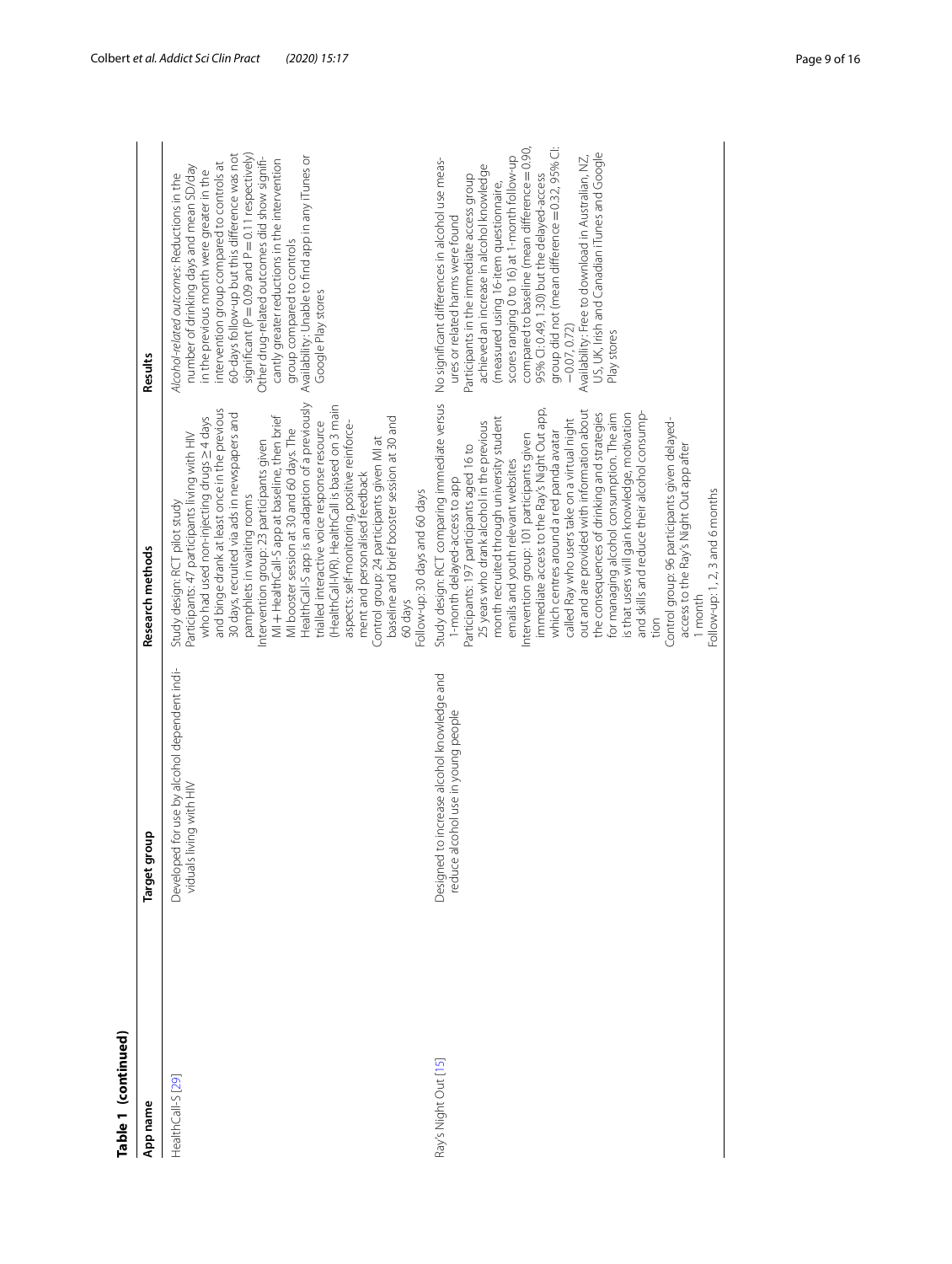| Table 1 (continued)                    |                                                                                       |                                                                                                                                                                                                                                                                                                                                                                                                                                                                                                                                                                                                                                                                                                                                                                                                                                                                                                                                                                                                                                                                                                                                                                                                                                                 |                                                                                                                                                                                                                                                                                                                                                                                                                                                                                                                                                                                                                                                                                                                                                                                                                                                                                                                                                                                                                   |
|----------------------------------------|---------------------------------------------------------------------------------------|-------------------------------------------------------------------------------------------------------------------------------------------------------------------------------------------------------------------------------------------------------------------------------------------------------------------------------------------------------------------------------------------------------------------------------------------------------------------------------------------------------------------------------------------------------------------------------------------------------------------------------------------------------------------------------------------------------------------------------------------------------------------------------------------------------------------------------------------------------------------------------------------------------------------------------------------------------------------------------------------------------------------------------------------------------------------------------------------------------------------------------------------------------------------------------------------------------------------------------------------------|-------------------------------------------------------------------------------------------------------------------------------------------------------------------------------------------------------------------------------------------------------------------------------------------------------------------------------------------------------------------------------------------------------------------------------------------------------------------------------------------------------------------------------------------------------------------------------------------------------------------------------------------------------------------------------------------------------------------------------------------------------------------------------------------------------------------------------------------------------------------------------------------------------------------------------------------------------------------------------------------------------------------|
| App name                               | Target group                                                                          | Research methods                                                                                                                                                                                                                                                                                                                                                                                                                                                                                                                                                                                                                                                                                                                                                                                                                                                                                                                                                                                                                                                                                                                                                                                                                                | Results                                                                                                                                                                                                                                                                                                                                                                                                                                                                                                                                                                                                                                                                                                                                                                                                                                                                                                                                                                                                           |
| Promillekoll and Party Planner [14, 21 | Aims to promote safe drinking choices on party<br>occasions among university students | Study design: RCT with two intervention groups  7-week follow-up, all participants: The only<br>participants with hazardous but not excessive<br>drinking event beforehand and then compar-<br>participants given the Promillekoll app, which<br>contains a real-time BAC calculator and offers<br>with hazardous drinking (AUDIT score > 6 for<br>Participants: 2166 Swedish university students<br>women and $\geq$ 8 for men), recruited via email<br>ticipants given the Party Planner app, which<br>Party Planner web-based app group: 722 par-<br>is similar to Promillekoll app with additional<br>intervention or information between study<br>SD/week for men) followed up at 7, 14 and<br>a number of strategies to maintain alcohol<br>Promillekoll iPhone/Android app group: 722<br>Control group: 722 participants received no<br>drinking > 9 SD/week for women and > 14<br>drinking levels (n = 1157, baseline weekly<br>Follow-up: 7-weeks. Data for a subgroup of<br>ing the simulation to the real-time event<br>functionality of simulating or planning a<br>and Facebook followed-up for 7 weeks<br>consumption below harmful levels<br>compared to a control group<br>registration and follow-up<br>afterwards<br>20 weeks | Planner group compared to controls (P = 0.046)<br>any iTunes or Google Play stores. The PartyPlan-<br>ner web-based app is also no longer available<br>(P = 0.043), but only at 14 weeks for the Party-<br>showed a higher relative risk over 7 weeks for<br>groups compared to controls at 7, 14, and<br>20 weeks (P = 0.001 at 7, 14,20-weeks for each<br>(P = 0.04), 14-weeks (P = 0.022) and 20-weeks<br>excessive drinking in comparison to controls<br>group compared to controls). Binge drinking<br>and controls was that the Promillekoll group<br>occasions/week were lower for the Promille-<br>koll group compared to controls at 7-weeks<br>drinkers: Estimated average percentage BAC<br>Availability: The Promillekoll is not available in<br>significant difference between either group<br>levels for the week were significantly lower<br>7, 14, and 20-week follow-up for non-excessive<br>for both the PartyPlanner and Promillekoll<br>$(OR 1.83; P <= 0.01; CI = 1.02; 2.99)$<br>on the web |
|                                        |                                                                                       |                                                                                                                                                                                                                                                                                                                                                                                                                                                                                                                                                                                                                                                                                                                                                                                                                                                                                                                                                                                                                                                                                                                                                                                                                                                 |                                                                                                                                                                                                                                                                                                                                                                                                                                                                                                                                                                                                                                                                                                                                                                                                                                                                                                                                                                                                                   |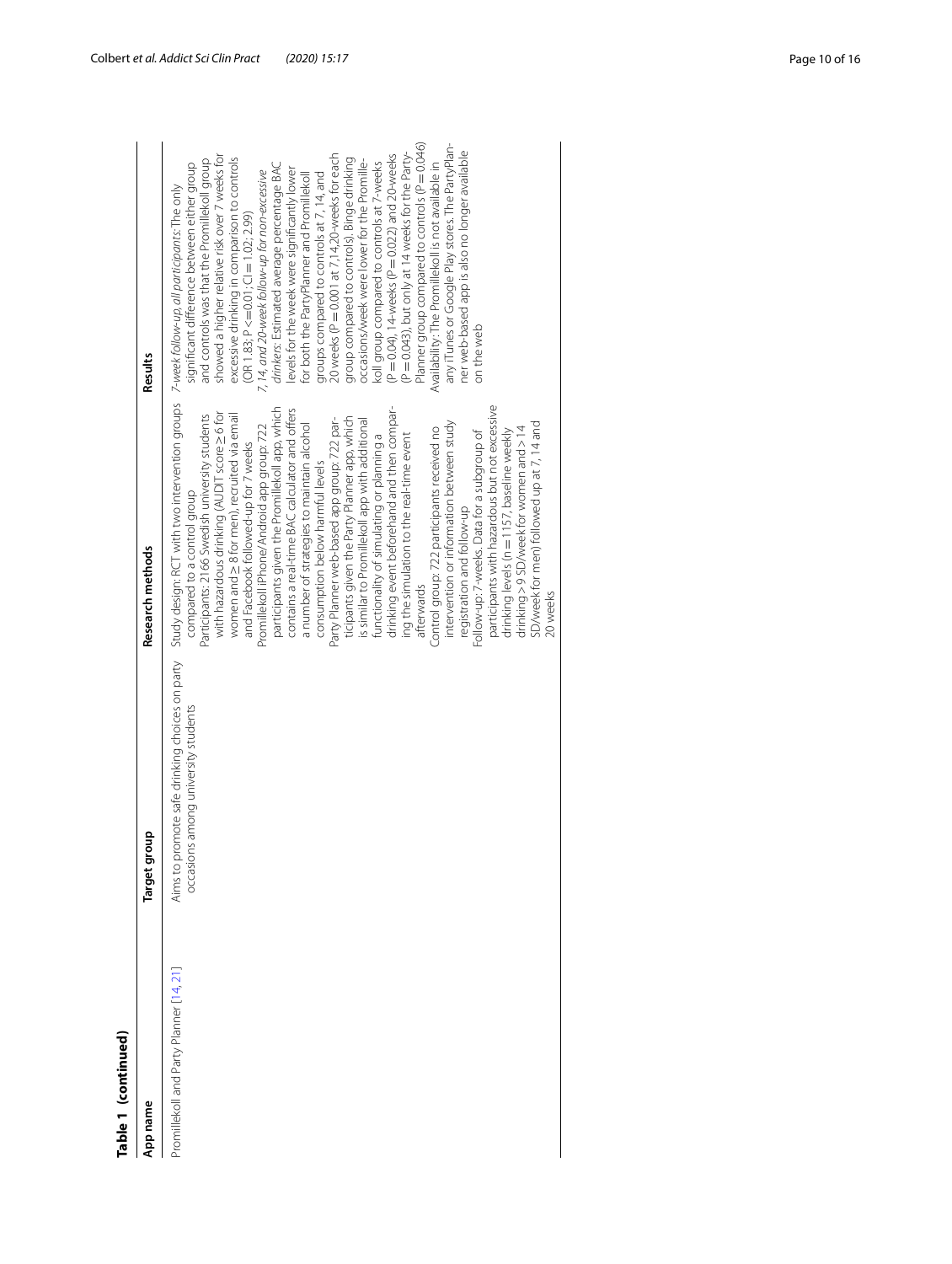| Table 1 (continued) |                                                             |                                                                                                                                                                                                                                                                                                                                                                                                                                                                                                                                                                                                                                                                                                                                                                                                                                                                                        |                                                                                                                                                                                                                                                                                                                                                                                                                                                                                                                                                                                                                                                                                                                                                     |
|---------------------|-------------------------------------------------------------|----------------------------------------------------------------------------------------------------------------------------------------------------------------------------------------------------------------------------------------------------------------------------------------------------------------------------------------------------------------------------------------------------------------------------------------------------------------------------------------------------------------------------------------------------------------------------------------------------------------------------------------------------------------------------------------------------------------------------------------------------------------------------------------------------------------------------------------------------------------------------------------|-----------------------------------------------------------------------------------------------------------------------------------------------------------------------------------------------------------------------------------------------------------------------------------------------------------------------------------------------------------------------------------------------------------------------------------------------------------------------------------------------------------------------------------------------------------------------------------------------------------------------------------------------------------------------------------------------------------------------------------------------------|
| App name            | Target group                                                | Research methods                                                                                                                                                                                                                                                                                                                                                                                                                                                                                                                                                                                                                                                                                                                                                                                                                                                                       | Results                                                                                                                                                                                                                                                                                                                                                                                                                                                                                                                                                                                                                                                                                                                                             |
| TeleCoach [16]      | Young people who drink excessively                          | with excessive alcohol consumption who had<br>Immediate access group: 93 participants given<br>Study design: Randomised trial with two inter-<br>participated in a previous alcohol reduction<br>previous trial [11] were used for comparison<br>and monitoring module with information; a<br>group which acted as the control condition<br>with excessive alcohol consumption from a<br>main active components: tailored feedback<br>Participants: 330 Swedish university students<br>vention groups compared to a comparison<br>Control group: 144 assessment-only controls<br>skills training module with tools to reduce<br>Delayed-access group: 93 participants given<br>access to the TeleCoach app after 6-weeks<br>Intervention: TeleCoach app consists of two<br>immediate access to the TeleCoach app<br>Follow-up: 6 and 12 weeks<br>alcohol consumption<br>app trial [14] | ures (SD consumed/week, BD days/week, aver-<br>having excessive weekly alcohol consumption<br>age eBAC/week and peak eBAC over a month)<br>Availability: Unable to find app in any iTunes or<br>No significant differences found in other meas-<br>days/week (P = 0.034) compared to controls<br>twice as high as for controls (OR = 1.95, 95%<br>in the immediate access group were almost<br>During the follow-up period the odds for not<br>group reported significantly fewer drinking<br>At 12 weeks follow-up the immediate access<br>Google Play stores<br>$Cl = 1.36 - 2.80$                                                                                                                                                                |
| Minimise [17]       | Young people seeking to reduce their alcohol<br>consumption | to reduce their alcohol consumption recruited<br>Intervention group: 25 participants received the<br>tailored to the user's drinking goal (i.e., reduce<br>Participants: 45 participants aged 18-35 seeking<br>(negative/positive), and their social, interper-<br>a range of protective behavioural strategies<br>alcohol consumption-tracking functionality<br>via social media and from ads placed at an<br>Minimise app, which is designed to deliver<br>quences), their momentary affective state<br>Control group: 20 participants received the<br>InstantSurvey app (control app with only<br>consumption or drinking-related conse-<br>sonal context (who they are with).<br>Australian university campus<br>Follow-up period: 28 days<br>Study design: Pilot RC<br>enabled)                                                                                                   | past 2 weeks significantly more frequently than<br>Google Play as the authors have taken the app<br>to reduce alcohol-related harm when drinking<br>However, participants in the intervention group<br>gies to control alcohol consumption over the<br>the controls (1.61 vs 1.07 times, P = 0.04), and<br>drinking occasions (≥ 5 SD in a single setting)<br>unwell, work/study consequence) from base-<br>reported using protective behavioural strate-<br>No significant reductions in frequency of risky<br>and alcohol-related harms (e.g. physically<br>significantly more frequently (1.47 vs 0.63<br>Availability: Not available on any iTunes or<br>line to post-intervention in either group<br>down to update it<br>times, $P = 0.01$ ). |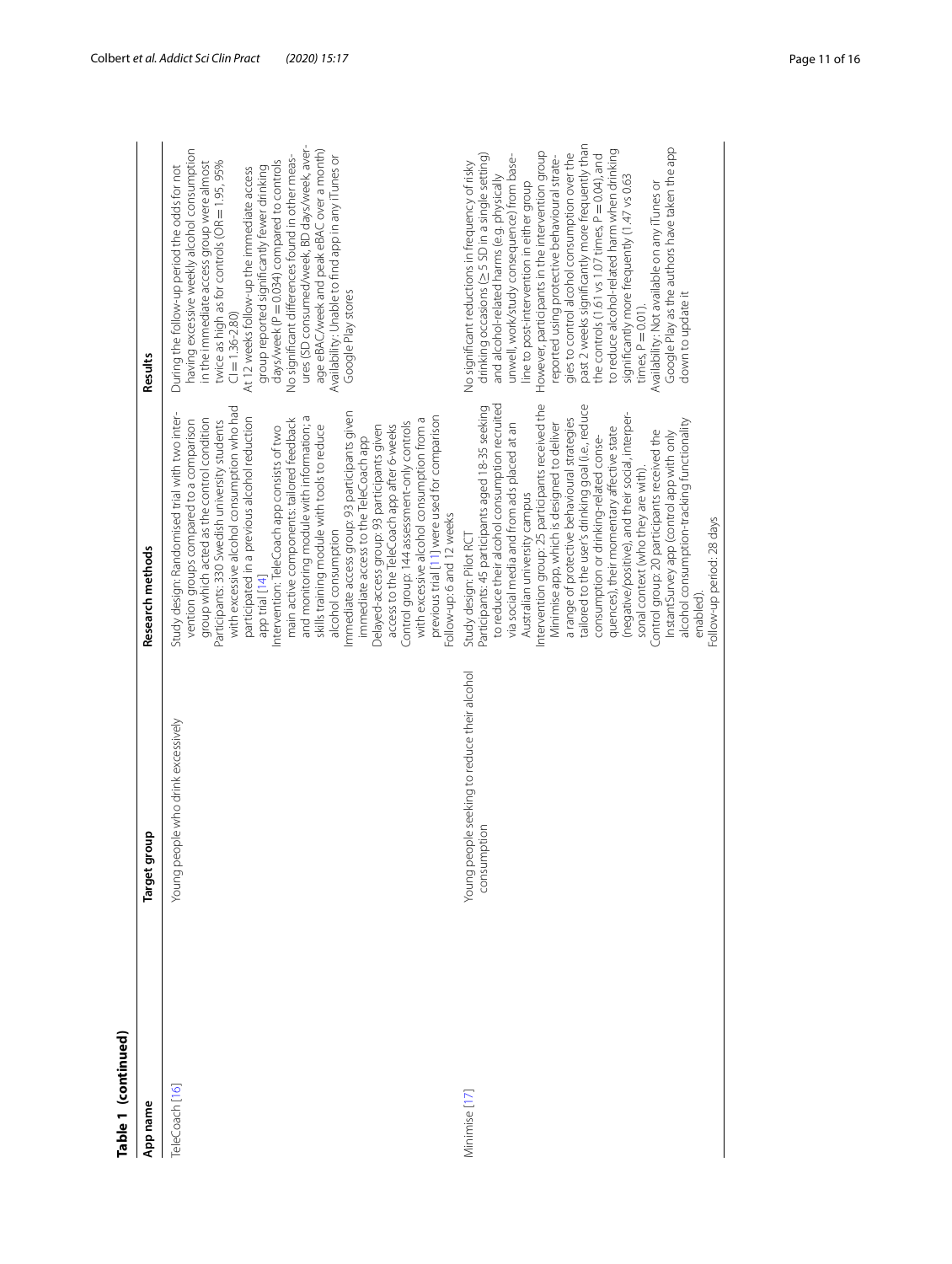| ٦ |      |
|---|------|
|   |      |
|   | ׇ֚֕֡ |
|   |      |
|   |      |
|   |      |
|   |      |
|   |      |
| ۲ |      |
| ţ |      |
| r |      |
|   |      |

| Table 1 (continued)                                                                                    |                                         |                                                                                                                                                                                                                                                                                                                                                                                                                                                                                                                                                                                                                                                                                                                                                                                                                                                                                                                                                                                                                                                                                               |                                                                                                                                                                                                                                                                                                                                                                                                                                                                                                                                                                                                                                                                                                                                                                                                  |
|--------------------------------------------------------------------------------------------------------|-----------------------------------------|-----------------------------------------------------------------------------------------------------------------------------------------------------------------------------------------------------------------------------------------------------------------------------------------------------------------------------------------------------------------------------------------------------------------------------------------------------------------------------------------------------------------------------------------------------------------------------------------------------------------------------------------------------------------------------------------------------------------------------------------------------------------------------------------------------------------------------------------------------------------------------------------------------------------------------------------------------------------------------------------------------------------------------------------------------------------------------------------------|--------------------------------------------------------------------------------------------------------------------------------------------------------------------------------------------------------------------------------------------------------------------------------------------------------------------------------------------------------------------------------------------------------------------------------------------------------------------------------------------------------------------------------------------------------------------------------------------------------------------------------------------------------------------------------------------------------------------------------------------------------------------------------------------------|
| App name                                                                                               | quo<br>Target gl                        | Research methods                                                                                                                                                                                                                                                                                                                                                                                                                                                                                                                                                                                                                                                                                                                                                                                                                                                                                                                                                                                                                                                                              | Results                                                                                                                                                                                                                                                                                                                                                                                                                                                                                                                                                                                                                                                                                                                                                                                          |
| Notifying Network for Adolescents and Young<br>D-ARIANNA Digital-Alcohol Risk Alertness<br>Adults [18] | Young people engaging in binge drinking | completion of questionnaires and gives a per-<br>in BD during this period. 83 of the 590 partici-<br>Study design: Natural, quasi-experimental, pre-<br>once. The app estimates current risk of BD by<br>you binge drink in the past two weeks?" with<br>Participants: 590 participants aged 18-24 years<br>sonalised risk estimate indicating how users'<br>Follow-up: Participants were phoned 14 days<br>later and asked whether they had engaged<br>to self-administer the app modules at least<br>Intervention: All participants were asked "did<br>recruited at pubs/clubs and music events<br>download the D-ARIANNA app onto their<br>phones and were observed by facilitators<br>risk factors contribute to the overall score<br>post test design without a control group<br>a yes/no response, then were assisted to<br>pants could not be reached                                                                                                                                                                                                                                  | follow-up were assumed to be the same at the<br>significant reduction in the proportion of par-<br>end of the study period as the start, then use<br>ticipants reporting BD over the 2-week study<br>period compared to baseline OR = 0.45 (95%<br>Availability: Unable to find app in any iTunes or<br>of the app was associated with a statistically<br>If the response from the 83 people lost to<br>Google Play stores.<br>$Cl, 0.37 - 0.55)$                                                                                                                                                                                                                                                                                                                                                |
| Drinks meter [19]                                                                                      | Young people who are current drinkers   | a series of socially embarrassing scenarios that<br>Control group 2: 121 participants were asked for<br>score themselves according to if/how recently<br>which provides users with brief screening and<br>about alcohol misuse, without actually receiv-<br>to imagine they were exposed to information<br>30 years recruited via social media, and post-<br>website/web app, which presents users with<br>ticipants received a link to the OneTooMany<br>OneTooMany web-based app group: 123 par-<br>Study design: Pilot RCT with two intervention<br>advice for alcohol plus normative feedback,<br>may occur when drinking and asks them to<br>Drinks Meter iPhone/Android app group: 123<br>participants received the Drinks Meter app,<br>Control group 1:121 participants were asked<br>Participants: 488 current drinkers aged 18 to<br>ers/emails targeted at university students<br>information on calories consumed and<br>baseline and follow-up measures only<br>they had been experienced<br>and two control groups.<br>ing any information<br>Follow-up: 4-weeks<br>money spent | US, Canadian, UK, Irish, Australian and NZ stores<br>data there were no significant differences after<br>measure via questionnaire or occasions of pre-<br>loading (consuming alcohol at home before a<br>iTunes and Google Play stores. One Too Many<br>Availability: Drinks Meter app is available in the<br>is can be accessed on a web browser - http://<br>The study failed to recruit and obtain sufficient<br>800, number recruited = 488, with follow-up<br>Of the 402 participants sample with follow-up<br>groups (estimated required sample size was<br>4-weeks between intervention and control<br>groups on AUDIT-C scores, drinking harms<br>power for detecting a difference between<br>follow-up data to reach a prior estimated<br>onetoomany.co/<br>data on 402)<br>night out) |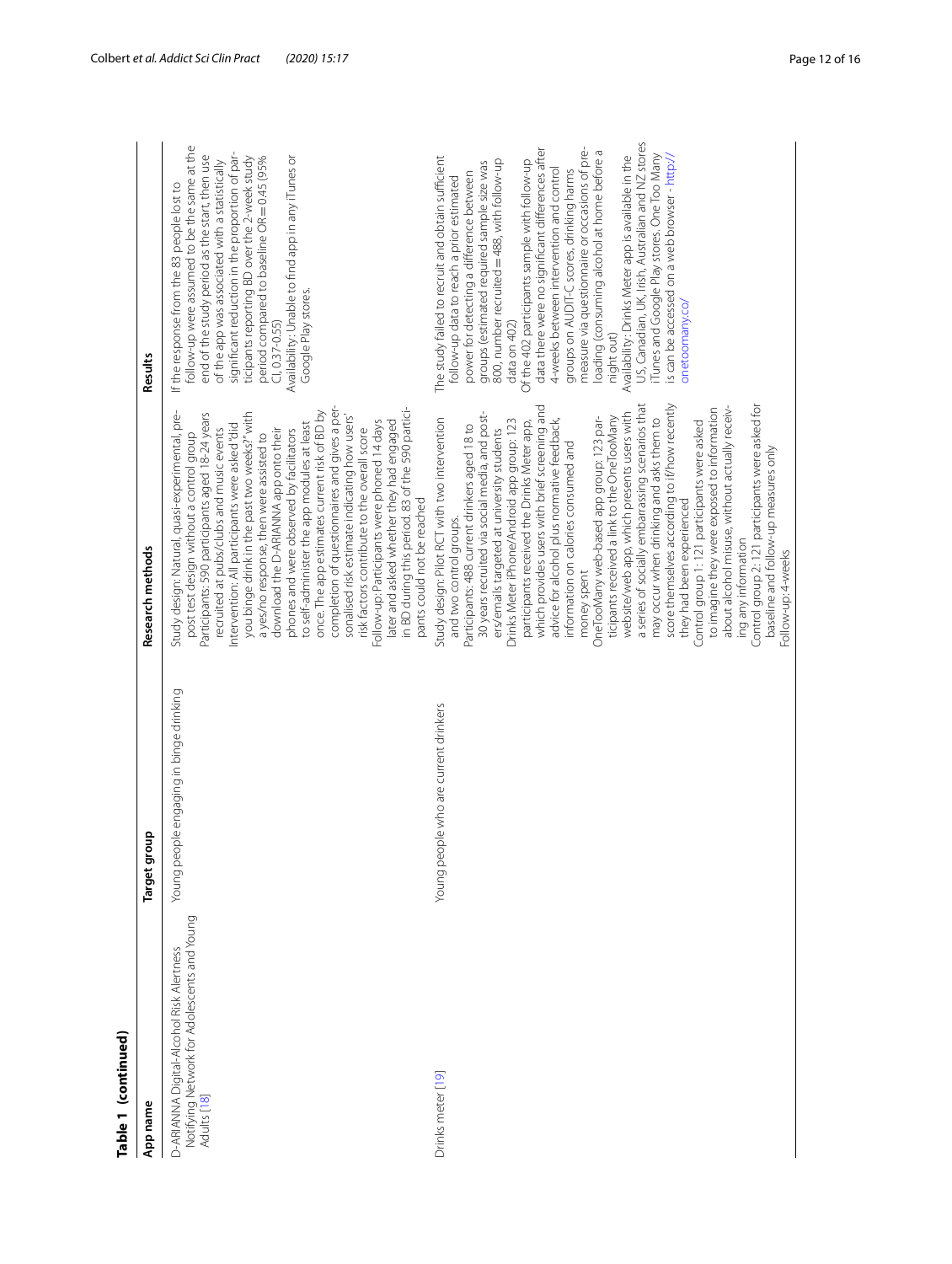| App name                                            | Target group                  | Research methods                                                                                                                                                                                                                                                                                                                                                                                                                                                                                                                                                                                                                                                                                                                                                                                                             | Results                                                                                                                                                                                                                                                                                                                                                                                                                                                                                                                         |
|-----------------------------------------------------|-------------------------------|------------------------------------------------------------------------------------------------------------------------------------------------------------------------------------------------------------------------------------------------------------------------------------------------------------------------------------------------------------------------------------------------------------------------------------------------------------------------------------------------------------------------------------------------------------------------------------------------------------------------------------------------------------------------------------------------------------------------------------------------------------------------------------------------------------------------------|---------------------------------------------------------------------------------------------------------------------------------------------------------------------------------------------------------------------------------------------------------------------------------------------------------------------------------------------------------------------------------------------------------------------------------------------------------------------------------------------------------------------------------|
| Once Upon a High (VoltEgySzer in Hungarian)<br>[20] | Young people aged 14-18 years | load the app. Participants only completed the<br>and games, and information on the effects of<br>school and 1 high school who did not down-<br>to download the Once Upon a High app, an<br>survey and follow-up survey 2-months later.<br>Follow-up: Participants completed a baseline<br>psychoactive substances and where to find<br>tional school and 1 high school instructed<br>Study design: Cluster non-randomised con-<br>that contains interactive comics/cartoons<br>interactive gamified drug prevention app<br>Participants: 386 students aged 14-18 years<br>ntervention group: Students from 1 voca-<br>Control group: Students from 1 vocational<br>recruited from 2 vocational and 2 high<br>list treatment and support in Hungary<br>baseline and follow-up surveys<br>schools in Hungary.<br>trolled trial | ference in past month alcohol use between the<br>Alcohol use outcome: There was no significant dif-<br>ian in the US, Canadian, UK, Irish, Australian, NZ<br>Availability: VoltEgySzer app available in Hungar-<br>tion after 2-months in the intervention group<br>and Hungarian Google Play stores. Unable to<br>a greater decrease in energy drink consump-<br>intervention and control groups $(P = 0.014)$<br>The only statistically significant outcome was<br>find app in any iTunes stores<br>compared to control group |
|                                                     |                               | 246 students completed the 2-month follow-<br>up (140 or 36% lost to follow-up)                                                                                                                                                                                                                                                                                                                                                                                                                                                                                                                                                                                                                                                                                                                                              |                                                                                                                                                                                                                                                                                                                                                                                                                                                                                                                                 |

| ļ             |
|---------------|
| Ξ             |
|               |
|               |
|               |
|               |
|               |
|               |
| ۱             |
|               |
|               |
| í             |
|               |
| ₹             |
| d             |
|               |
|               |
| $\vdots$<br>ē |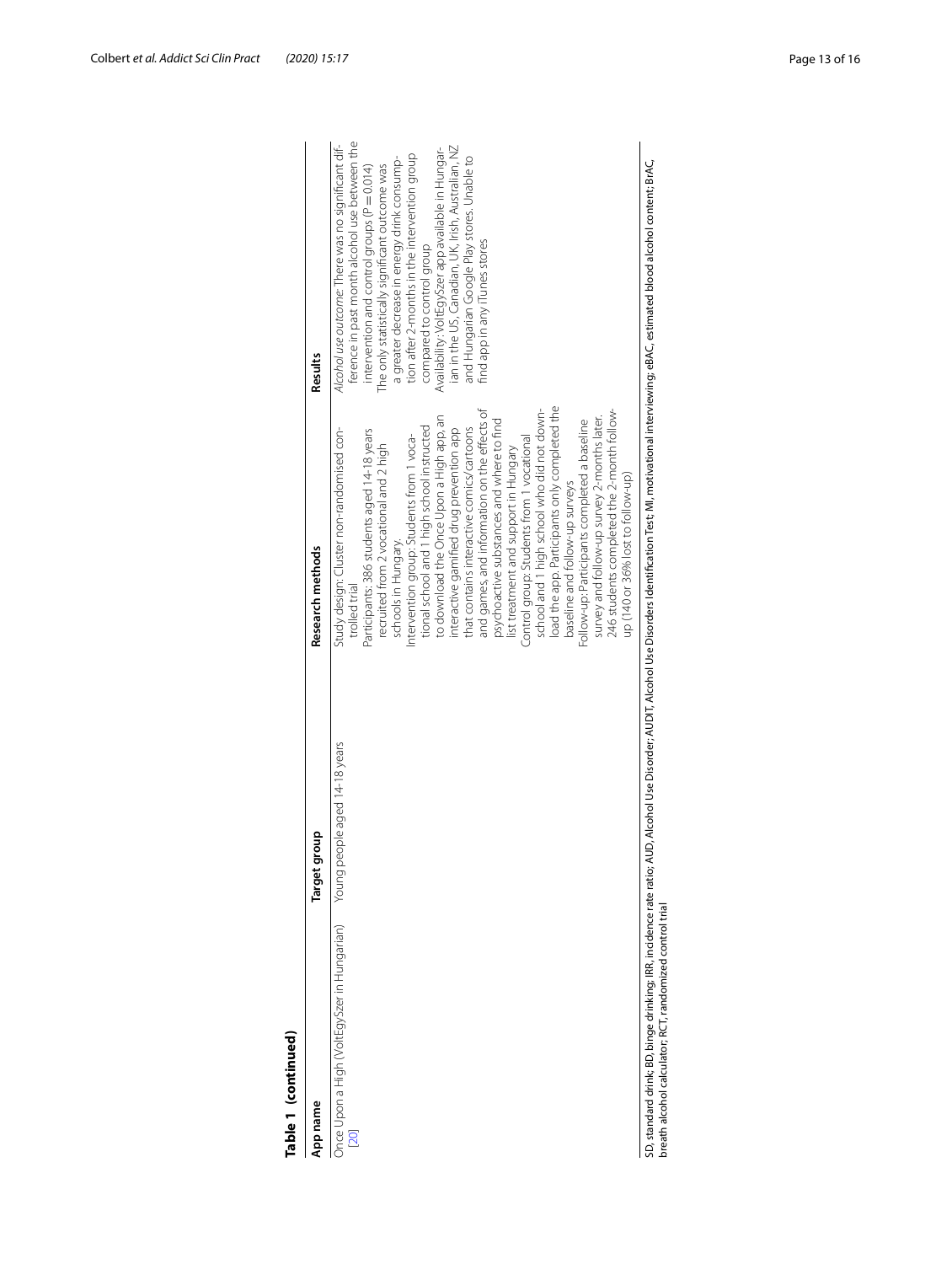general population who want to reduce their alcohol intake [\[22](#page-15-3), [23](#page-15-8), [26,](#page-15-5) [30](#page-15-6)], one at working adults experiencing psychological distress [[31\]](#page-15-9), and seven at individuals with an alcohol use disorder (AUD) [\[24](#page-15-4), [25](#page-15-12), [27](#page-15-11)[–29](#page-15-15), [32](#page-15-10), [33\]](#page-15-13). The results from these evaluations are more promising than the apps designed for youth, but results are still mixed. Seven out of 12 studies found signifcant reductions in alcohol consumption measures, four found no signifcant reductions and one found a signifcant increase in alcohol consumption in the intervention group. However, few of these trials were randomized controlled trials with sufficient sample sizes.

Of the four apps aimed at individuals in the general population, two RCTs have been conducted: one found signifcantly larger reductions in standard drinks consumed per week among participants in one of the app intervention groups compared to controls who were ofered the same app with 'active' components removed  $(P=0.03)$  [[23\]](#page-15-8); one did not find a significant difference in standard drinks consumed per week between participants who were offered access to an app and controls who did not receive an intervention  $(P=0.17)$  [[22](#page-15-3)]. Of the other two trials without control groups, one found a signifcant reduction in Alcohol Use Disorders Identifcation Test-C (AUDIT-C) scores  $(P<0.001)$  at 3-months follow-up [\[30\]](#page-15-6), and the other found a signifcant reduction in alcohol consumption only among 'engaged app users' [\[26](#page-15-5)].

Of the seven apps for use among individuals with AUD there have been three RCTs. One found a signifcant reduction in 'risky drinking days' among participants using an app compared to controls given only treatment as usual ( $P=0.003$ ) [ $25$ ], while the other two trials found no signifcant diferences in any alcohol consumption outcomes between the intervention and control groups [[29,](#page-15-15) [32\]](#page-15-10). The other four trials in this population had mixed results, with three fnding signifcant reductions in alcohol consumption measures and one fnding no signifcant changes.

#### **Availability of apps in commercial app stores**

Of the 19 alcohol reduction apps that have been evaluated  $[14-34]$  $[14-34]$  $[14-34]$  as far as we can ascertain only eight of these are currently publicly available in commercial app stores [[15,](#page-14-12) [19](#page-15-1), [20](#page-15-2), [22–](#page-15-3)[24](#page-15-4), [26,](#page-15-5) [30](#page-15-6), [34](#page-15-0)]. Of these eight apps, only four were demonstrated in the literature to lead to a reduction in alcohol consumption measures [\[23](#page-15-8), [24,](#page-15-4) [26](#page-15-5), [30,](#page-15-6) [34](#page-15-0)]. Two of these apps are exclusively available in the United Kingdom (UK) iTunes stores [[23,](#page-15-8) [34](#page-15-0)], one is available in the Australian, New Zealand, United States, UK, Irish and Canadian iTunes stores [\[24\]](#page-15-4), and the other can be accessed from the aforementioned countries' iTunes and Google Play stores but comes at a cost after a 21-day trial period (except for Australian users) [\[30](#page-15-6)].

## **Discussion**

Despite the limited number of apps for managing alcohol consumption that have been evaluated in the literature, and the mixed evidence for their efficacy, there are currently hundreds of alcohol-reduction apps publicly available in the top commercial apps stores iTunes and Google Play. The situation is similar for other health issues, such as increasing physical activity  $[35]$  $[35]$ . There are hundreds of apps for increasing physical activity, however few are founded in an evidence-base [[35\]](#page-15-16).

## **Commercial app store content analyses**

Health researchers have begun to conduct content analyses of commercial app stores in order to identify the highest quality publicly available apps in these stores that could potentially be recommended to health professionals and consumers (e.g.  $[36-38]$  $[36-38]$  $[36-38]$ ). These types of analyses involve conducting systematic searches of commercial apps stores to identify publicly available apps purporting to target the issue of interest. Researchers then download the apps and assess them on various quality measures. While this approach is unable to generate evidence regarding the efectiveness of apps, it is a potentially useful method to identify apps that adhere most closely to current evidence-based guidelines and are of the highest technical quality.

There have been several content analyses that have reviewed publicly available apps for managing alco-hol consumption [\[39–](#page-15-19)[44\]](#page-15-20), however most do not identify the apps they found to be the highest quality during their analysis specifcally by name meaning a reader could not take advantage of these reviews to locate and use the apps identifed as the best. One content analysis that does identify the highest quality apps by name is a 2019 study by Tofghi et al., who reviewed the iTunes and Google Play stores for free or low-cost apps claiming to target alcohol or other substance use and evaluated the apps' functionality, aesthetics, and quality of information of using the validated Mobile App Rating Scale (MARS)  $[44]$  $[44]$ . The analysis identified the highest rated apps on the scale and provided descriptions and background information on each app  $[44]$  $[44]$ . Content analyses such as this could be useful for health professionals and consumers to narrow down the highest quality apps from the hundreds available, and supplement the lack of evidence in this area.

While evidence for the efficacy of apps to reduce alcohol consumption is still in its infancy, and initial results appear to be mixed, established evidence on digital health interventions more broadly does appear to show a beneft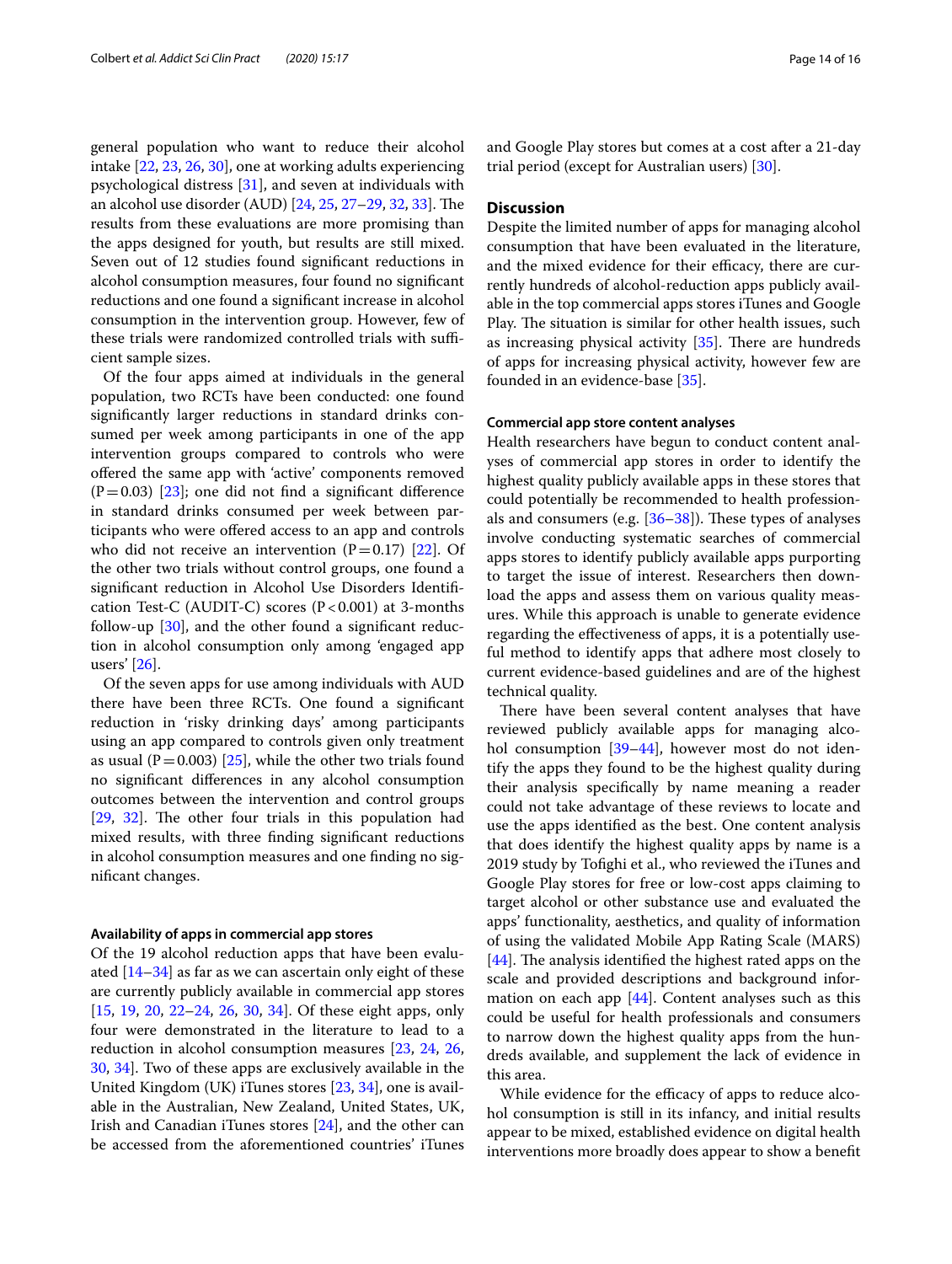in reducing alcohol consumption over those receiving no intervention [[10\]](#page-14-7). However, with the paucity of rigorously evaluated apps clinicians could understandably feel hesitant in recommending them to patients. This issue is common for all health-related smartphone applications, with some healthcare professionals and consumers calling for app regulation or certifcation to be put in place to ensure quality [[45\]](#page-15-21). In lieu of regulation or greater evidence, several groups have developed checklists that aim to assist in assessing the quality of health apps [[46,](#page-15-22) [47](#page-15-23)]. The UK Royal College of Physicians (RCP) Health Informatics Unit has produced a checklist for clinicians to assess the structure, functions, impact and overall quality of health apps  $[48]$  $[48]$  $[48]$ . The RCP checklist is designed to help clinicians to feel more confdent about recommending health apps to patients [\[48](#page-15-24)].

## **Conclusion**

The evidence for alcohol reduction apps is promising but inconclusive. Few apps that have been evaluated in the scientifc literature are currently available for download in commercial app stores. In the absence of more scientifcally evaluated apps for reducing alcohol consumption, well-designed content analyses of commercial app stores could potentially assist in identifying the highest quality apps that are publicly available.

#### **Abbreviations**

AUD: Alcohol Use Disorder; AUDIT: Alcohol Use Disorders Identifcation Test; RCT: Randomised control trials; SD: Standard drink; BD: Binge drinking; IRR: Incidence rate ratio; MI: Motivational interviewing; eBAC: Estimated blood alcohol content; BrAC: Breath alcohol calculator.

#### **Acknowledgements**

Not applicable.

#### **Authors' contributions**

All authors contributed conception of the work. SC reviewed the literature and wrote the frst draft. LT and RR reviewed the frst draft and substantially revised this and subsequent drafts. All authors read and approved the fnal manuscript.

#### **Funding**

No funding.

#### **Availability of data and materials** Not applicable.

**Ethics approval and consent to participate** Not applicable.

#### **Consent for publication**

Not applicable.

## **Competing interests**

The authors declare that they have no competing interests.

#### **Author details**

School Public Health and Community Medicine, University of New South Wales, Kensington, Australia. <sup>2</sup> The Matilda Centre for Research in Mental Health and Substance Use, University of Sydney, Sydney, Australia.

Received: 11 September 2019 Accepted: 27 April 2020 Published online: 07 May 2020

#### **References**

- <span id="page-14-0"></span>1. Global status report on alcohol and health 2018. Geneva: World Health Organization; 2018. [https://www.who.int/substance\\_abuse/publications/](https://www.who.int/substance_abuse/publications/global_alcohol_report/en/) [global\\_alcohol\\_report/en/](https://www.who.int/substance_abuse/publications/global_alcohol_report/en/).
- 2. Alcohol, tobacco & other drugs in Australia ([https://www.aihw.gov.au/](https://www.aihw.gov.au/reports/alcohol/alcohol-tobacco-other-drugs-australia/contents/drug-types/alcohol) [reports/alcohol/alcohol-tobacco-other-drugs-australia/contents/drug](https://www.aihw.gov.au/reports/alcohol/alcohol-tobacco-other-drugs-australia/contents/drug-types/alcohol)[types/alcohol\)](https://www.aihw.gov.au/reports/alcohol/alcohol-tobacco-other-drugs-australia/contents/drug-types/alcohol) Accessed 1 June 2019.
- <span id="page-14-1"></span>3. Substance Abuse and Mental Health Services Administration (SAMHSA). 2018 National Survey on Drug Use and Health (NSDUH). [http://www.](http://www.samhsa.gov/data/release/2018-national-survey-drug-use-and-health-nsduh-releases) [samhsa.gov/data/release/2018-national-survey-drug-use-and-healt](http://www.samhsa.gov/data/release/2018-national-survey-drug-use-and-health-nsduh-releases) [h-nsduh-releases.](http://www.samhsa.gov/data/release/2018-national-survey-drug-use-and-health-nsduh-releases) Accessed 5 March 2020.
- <span id="page-14-2"></span>4. Kaner EFS, Beyer FR, Muirhead C, Campbell F, Pienaar ED, Bertholet N, Daeppen JB, Saunders JB, Burnand B. Efectiveness of brief alcohol interventions in primary care populations. Cochrane Database of Syst Rev. 2018;2:CD004148.
- <span id="page-14-3"></span>5. Johnson M, Jackson R, Guillaume L, Meier P, Goyder E. Barriers and facilitators to implementing screening and brief intervention for alcohol misuse: a systematic review of qualitative evidence. J Public Health. 2010;33:412–21.
- <span id="page-14-4"></span>6. Bearnot B, Rigotti NA, Baggett TP. Access to treatment for alcohol use disorder at US health centers: a national study. J Gen Intern Med. 2018;33:2040–2.
- <span id="page-14-5"></span>7. Riper H, Spek V, Boon B, Conijn B, Kramer J, Martin-Abello K, Smit F. Efectiveness of E-self-help interventions for curbing adult problem drinking: a meta-analysis. J Med Internet Res. 2011;13:e42.
- 8. Khadjesari Z, Murray E, Hewitt C, Hartley S, Godfrey C. Can stand-alone computer-based interventions reduce alcohol consumption? a systematic review. Addiction. 2011;106:267–82.
- <span id="page-14-6"></span>9. Carey KB, Scott-Sheldon LAJ, Elliott JC, Bolles JR, Carey MP. Computerdelivered interventions to reduce college student drinking: a meta-analysis. Addiction. 2009;104:1807–19.
- <span id="page-14-7"></span>10. Kaner E, Beyer F, Garnett C, Crane D, Brown J, Muirhead C, Redmore J, O'Donnell A, Newham J, de Vocht F, et al. Personalised digital interventions for reducing hazardous and harmful alcohol consumption in community-dwelling populations. Cochrane Database Syst Rev. 2017;9:CD011479.
- <span id="page-14-8"></span>11. The growing value of digital health evidence and impact on human health and the healthcare system ([https://www.iqvia.com/institute/repor](https://www.iqvia.com/institute/reports/the-growing-value-of-digital-health) [ts/the-growing-value-of-digital-health](https://www.iqvia.com/institute/reports/the-growing-value-of-digital-health) Accessed 1 June 2019.).
- <span id="page-14-9"></span>12. Pew Research Center. Record shares of Americans now own smartphones, have home broadband ([http://www.pewresearch.org/fact](http://www.pewresearch.org/fact-tank/2017/01/12/evolution-of-technology/)[tank/2017/01/12/evolution-of-technology/](http://www.pewresearch.org/fact-tank/2017/01/12/evolution-of-technology/)).
- <span id="page-14-10"></span>13. Mobile Consumer Survey 2018: The Australian cut [\(https://www2.deloi](https://www2.deloitte.com/au/mobile-consumer-survey) [tte.com/au/mobile-consumer-survey](https://www2.deloitte.com/au/mobile-consumer-survey) Accessed 1 June 2019).
- <span id="page-14-11"></span>14. Gajecki M, Berman AH, Sinadinovic K, Rosendahl I, Andersson C. Mobile phone brief intervention applications for risky alcohol use among university students: a randomized controlled study. Addict Sci Clin Pract. 2014;9:11.
- <span id="page-14-12"></span>15. Hides L, Quinn C, Cockshaw W, Stoyanov S, Zelenko O, Johnson D, Tjondronegoro D, Quek L-H, Kavanagh DJ. Efficacy and outcomes of a mobile app targeting alcohol use in young people. Addict Behav. 2018;77:89–95.
- <span id="page-14-14"></span>16. Gajecki M, Andersson C, Rosendahl I, Sinadinovic K, Fredriksson M, Berman AH. Skills training via smartphone app for university students with excessive alcohol consumption: a randomized controlled trial. Int J Behav Med. 2017;24:778–88.
- <span id="page-14-13"></span>17. O'Donnell R, Richardson B, Fuller-Tyszkiewicz M, Staiger PK. Delivering personalized protective behavioral drinking strategies via a smartphone intervention: a pilot study. Int J Behav Med. 2019;26:401–14.
- <span id="page-14-15"></span>18. Carrà G, Crocamo C, Bartoli F, Carretta D, Schivalocchi A, Bebbington PE, Clerici M. Impact of a mobile e-health intervention on binge drinking